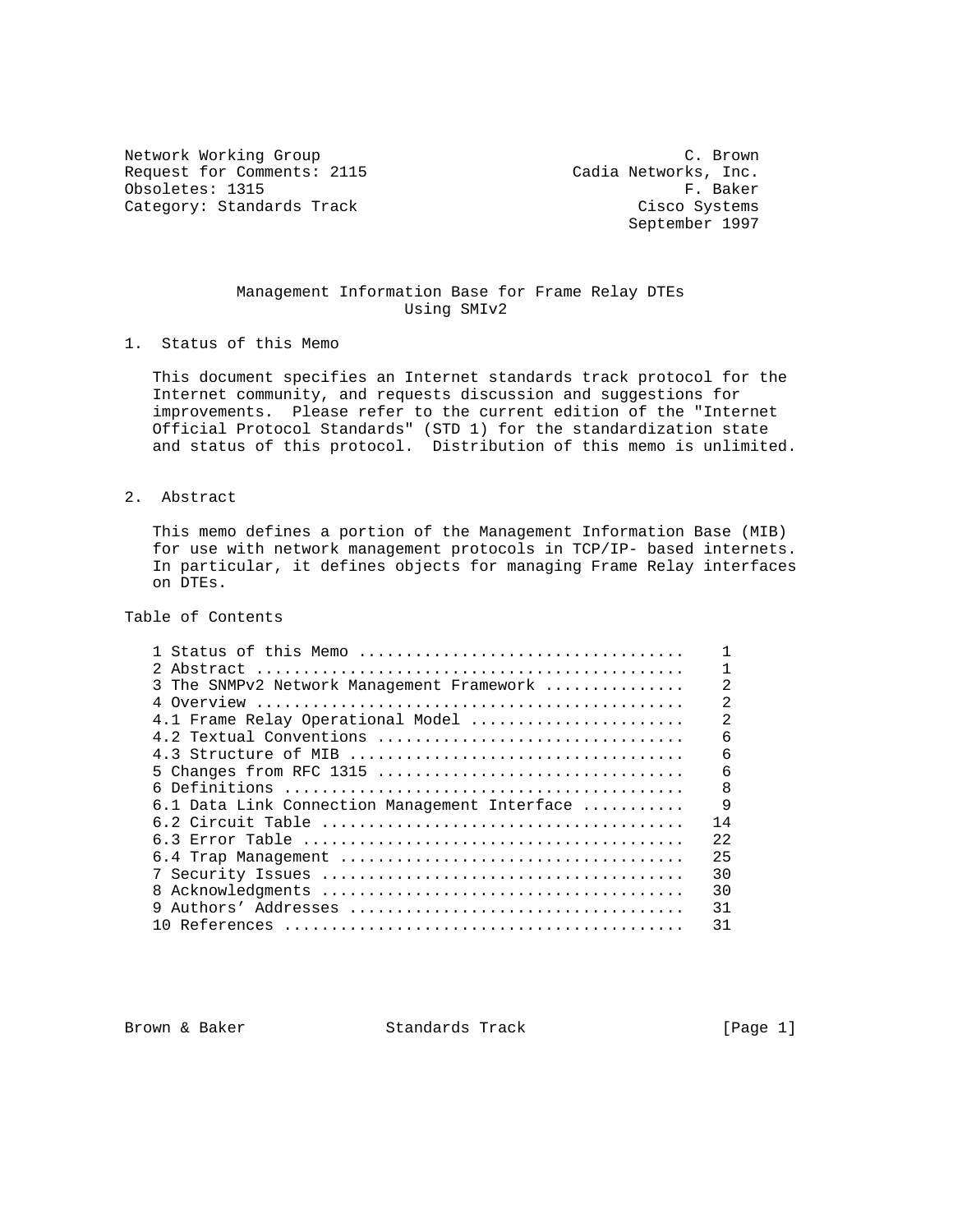3. The SNMPv2 Network Management Framework

 The major components of the SNMPv2 Network Management framework are described in the documents listed below.

- o RFC 1902 [1] defines the Structure of Management Information (SMI), the mechanisms used for describing and naming objects for the purpose of management.
- o STD 17, RFC 1213 [2] defines MIB-II, the core set of managed objects (MO) for the Internet suite of protocols.
- o RFC 1905 [3] defines the protocol used for network access to managed objects.

 The framework is adaptable/extensible by defining new MIBs to suit the requirements of specific applications/protocols/situations.

 Managed objects are accessed via a virtual information store, the MIB. Objects in the MIB are defined using the subset of Abstract Syntax Notation One (ASN.1) defined in the SMI. In particular, each object type is named by an OBJECT IDENTIFIER, which is an administratively assigned name. The object type together with an object instance serves to uniquely identify a specific instantiation of the object. For human convenience, often a textual string, termed the descriptor, is used to refer to the object type.

- 4. Overview
- 4.1. Frame Relay Operational Model

 For the purposes of understanding this document, Frame Relay is viewed as a multi-access media, not as a group of point- to-point connections. This model proposes that Frame Relay is a single interface to the network (physical connection) with many destinations or neighbors (virtual connections). This view enables a network manager the ability to group all virtual connections with their corresponding physical connection thereby allowing simpler diagnostics and trouble shooting.

 With the extension of the interfaces MIB, it is possible to configure frame relay DLCs as individual interfaces and create ifTable entries for each. This is not recommended and is not directly supported by this MIB. Additionally, in the presence of demand circuits creation of individual ifEntries for each is not possible.

Brown & Baker Standards Track [Page 2]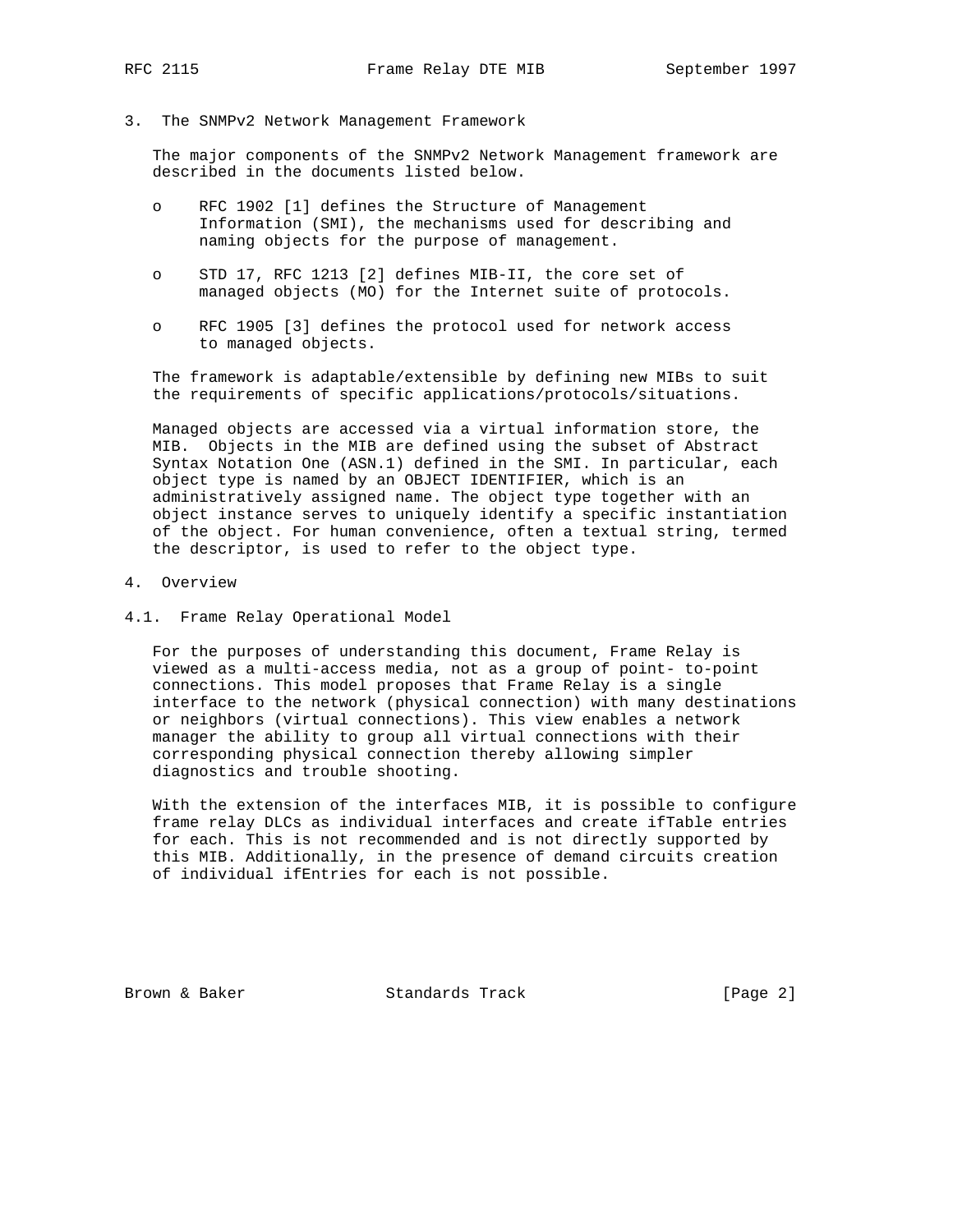Should the user wish to group DLCs together to associate them with a higher layer, or to associate a DLC with an unnumbered point-to-point service, the frame relay DTE MIB provides an entry in the frCircuitEntry record. For example, suppose one were to configure a company proprietary protocol to run above several of the frame relay VCs. The basic layering would look something like the following:



A configuration which specified that DLCI 40, 41,and 42 were associated with a proprietary protocol layer, while DLCI 20 and 30 were to run IP directly can now be expressed using a combination of frCircuitIfIndex and frCircuitLogicalIfIndex. In this particular case DLCIs 40, 41 and 42 would use frCircuitIfIndex equal to the frame relay interface level (2) while their frCircuitLogicalIfIndex would indicate the proprietary protocol (3). DLCIs 20 and 30 would have both instances set to the frame relay interface (2).

| Object            | Meaning for Frame Relay Interface                                                                       |
|-------------------|---------------------------------------------------------------------------------------------------------|
| ifDescr<br>ifType | As per DESCRIPTION in RFC 1573.<br>The value allocated for Frame Relay<br>Interfaces - frameRelay (32). |
| ifMtu             | Set to maximum frame size in octets for<br>this frame relay interface.                                  |

| [Page $3$ ]<br>Standards Track<br>Brown & Baker |
|-------------------------------------------------|
|-------------------------------------------------|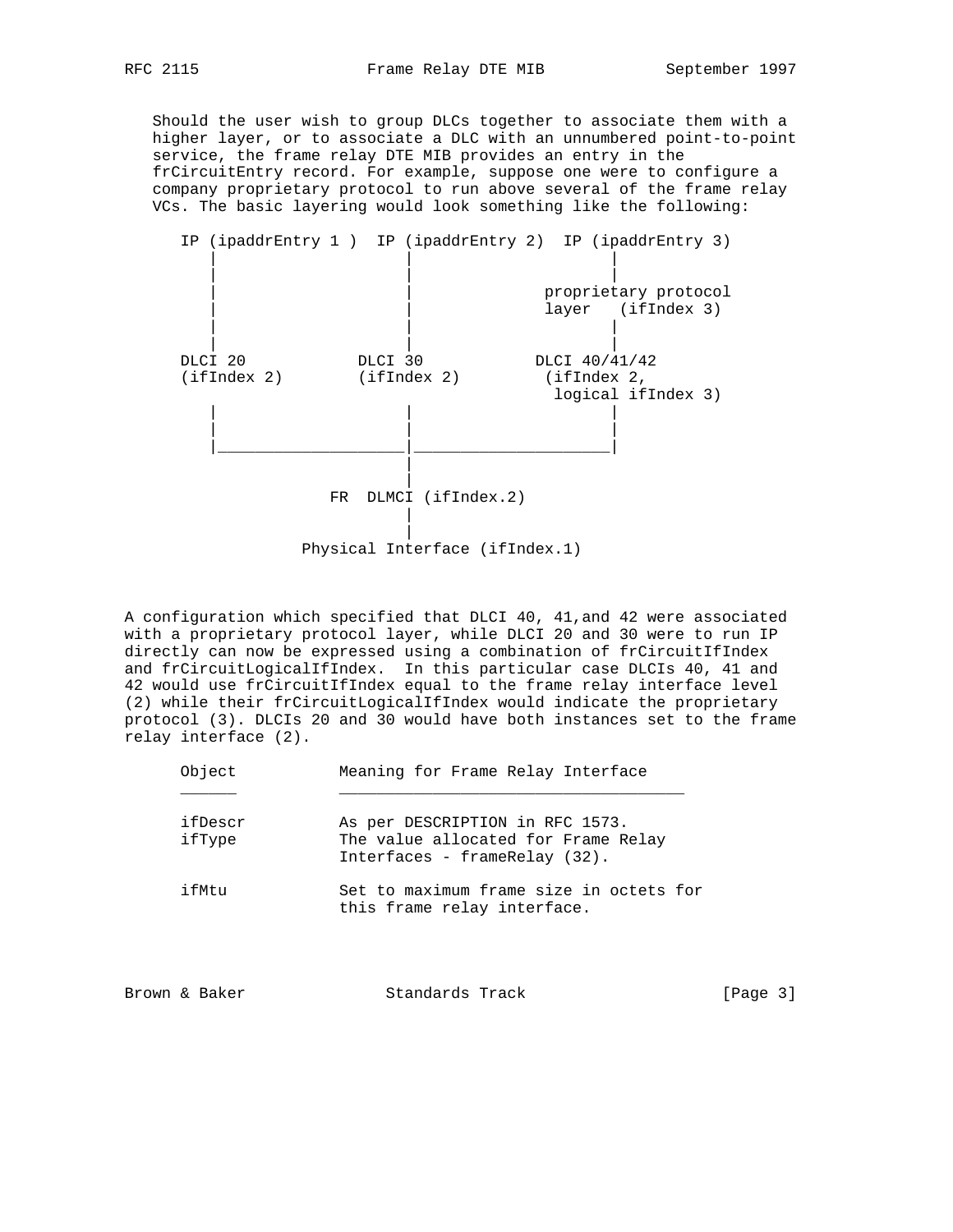ifSpeed The access rate for the frame relay interface. This could be different from the speed of the underlying physical interface, e.g. in a fractional T1 case the access rate could be 384 kbits/s (the value reported in this object) whereas the speed of the underlying interface would be 1.544 Mbits/s (the value reported in the instance of ifSpeed for the ifEntry with type ds1).

- ifPhysAddress The primary address for this interface assigned by the Frame Relay interface provider. An octet string of zero length if no address is used for this interface.
- ifAdminStatus As per DESCRIPTION in RFC 1573.

ifOperStatus As per DESCRIPTION in RFC 1573.

- ifLastChange As per DESCRIPTION in RFC 1573.
- ifInOctets The number of received octets. This includes not only the information field (user data) but also the frame relay header and CRC.
- ifInUcastPkts The number of frames received on non multicast DLCIs
- ifInDiscards The number of frames that were successfully received but were discarded because of format errors or because the VC was not known. Format errors, in this case, are any errors which would prevent the system from recognizing the DLCI and placing the error in the frCircuitDiscard category.
- ifInErrors The number of received frames that are discarded, because of an error. Possible errors can be the following: the frame relay frames were too long or were too short, the frames had an invalid or unrecognized DLCI values, or incorrect header values.

Brown & Baker Standards Track (Page 4)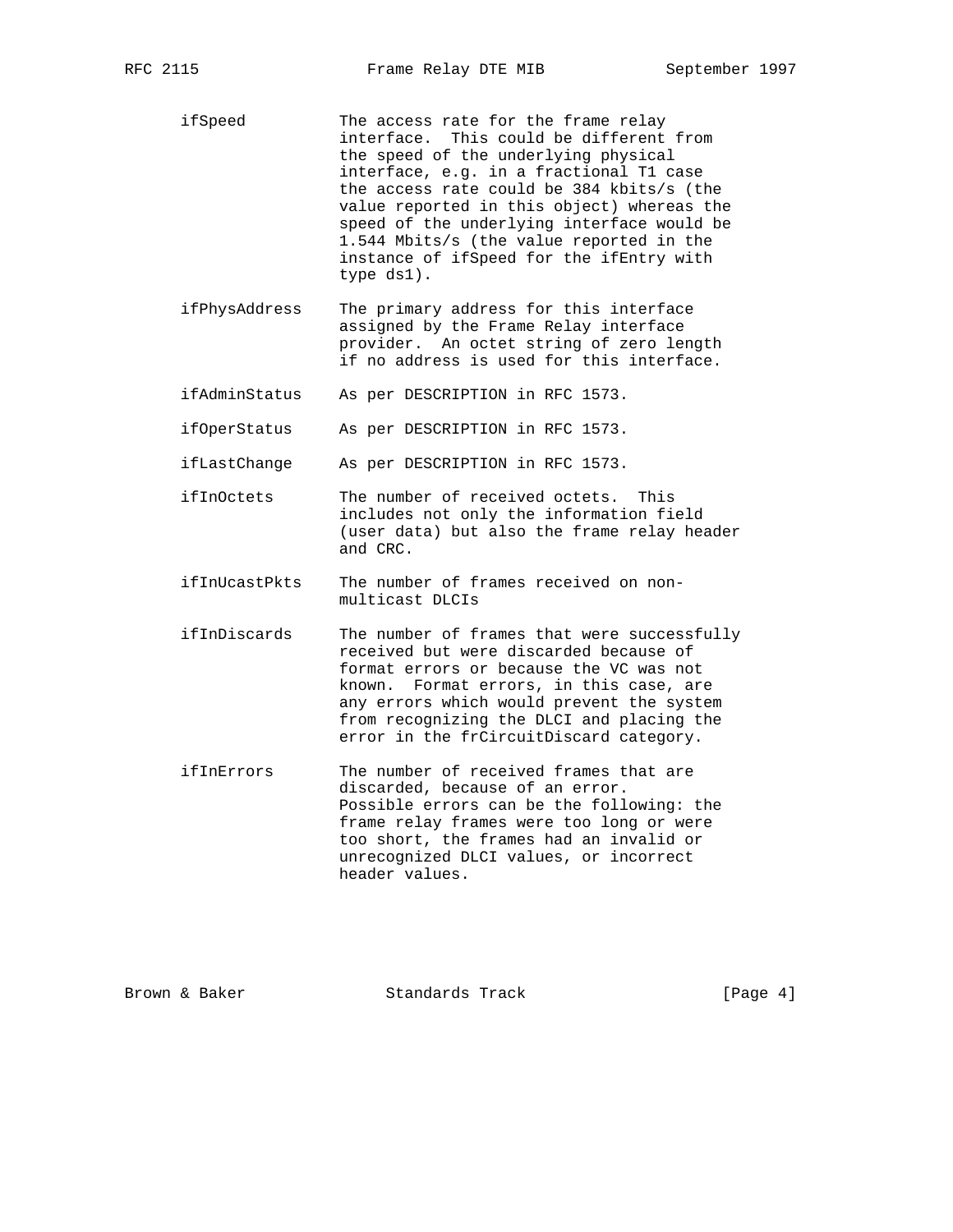- ifInUnknownProtos Number of unknown or unsupported upper layer protocol frames received and discarded.
- ifOutOctets The number of received octets. This includes not only the information field (user data) but also the frame relay header and CRC.

ifOutUcastpkts The number of frames sent.

- ifOutDiscards The number of frames discarded in the transmit direction.
- ifOutErrors The number of frames discarded in the egress direction, because of errors.
- ifName As per DESCRIPTION in RFC 1573.
- ifInMulticastPkts The number of unerrored frames received on a multicast DLCI.
- ifInBroadcastPkts Always zero (0) as there are no broadcast frames.
- ifOutMulticastPkts The number of frames transmitted over a multicast DLCI.
- ifOutBroadcastPkts Always zero (0) as there are no broadcast frames.
- ifHCInOctets Only required when ifSpeed >= 155 Mbits/s. See

details for ifInOctets.

 ifHCOutOctets Only required when ifSpeed >= 155 Mbits/s. See details for ifInOctets.

ifLinkUpDownTrapEnble As per DESCRIPTION in RFC 1573.

 ifHighSpeed The access rate of the frame relay interface measured in Mbits/s. If the access rate is less than 1 Mbits/s, this object returns 0.

ifPromiscuousMode Set to false(2).

ifConnectorPresent Set to false(2).

Brown & Baker Standards Track (Page 5)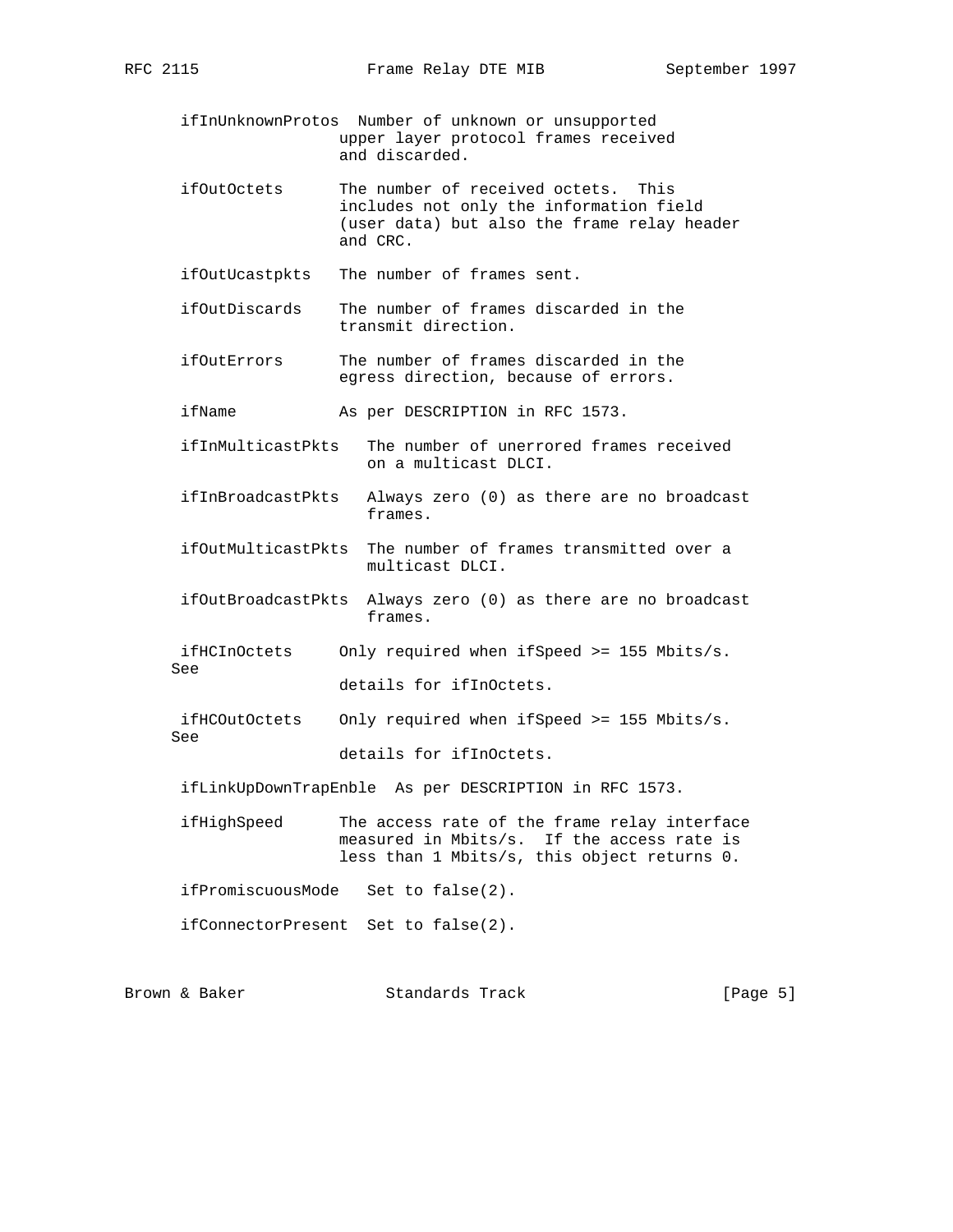## 4.2. Textual Conventions

 One new data type is introduced as a textual convention in this MIB document. This textual convention enhances the readability of the specification and can ease comparison with other specifications if appropriate. It should be noted that the introduction of this textual conventions has no effect on either the syntax nor the semantics of any managed objects. The use of this is merely an artifact of the explanatory method used. Objects defined in terms of one of these methods are always encoded by means of the rules that define the primitive type. Hence, no changes to the SMI or the SNMP are necessary to accommodate this textual conventions which is adopted merely for the convenience of readers and writers in pursuit of the elusive goal of clear, concise, and unambiguous MIB documents.

 The new data type is DLCI. DLCI refers to the range 0..DLCINumber, and is used to refer to the valid Data Link Connection Indices. DLCINumber is, by definition, the largest possible DLCI value possible under the configured Q.922 Address Format.

## 4.3. Structure of MIB

 The MIB is composed of three groups, one defining the Data Link Connection Management Interface (DLCMI), one describing the Circuits, and a third describing errors.

 During normal operation, Frame Relay virtual circuits will be added, deleted and change availability. The occurrence of such changes is of interest to the network manager and therefore, one trap is defined, intended to be corollary to the SNMP "Link Up" and "Link Down" traps.

5. Changes from RFC 1315

 Below are listed the changes from the previously published version this document, which was RFC 1315:

- o The MIB module was converted from SMIv1 to SMIv2 format. Note: due to this, the table indices have access of "read-only" instead of "not-accessible", which is the typical value for index objects in SMIv2.
- o The module name was changed from RFC1315-MIB to FRAME- RELAY-DTE-MIB.
- o The textual convention "Index" was dropped from the MIB module and "InterfaceIndex" from the interfaces MIB module, IF-MIB, was used in its place.

Brown & Baker Standards Track [Page 6]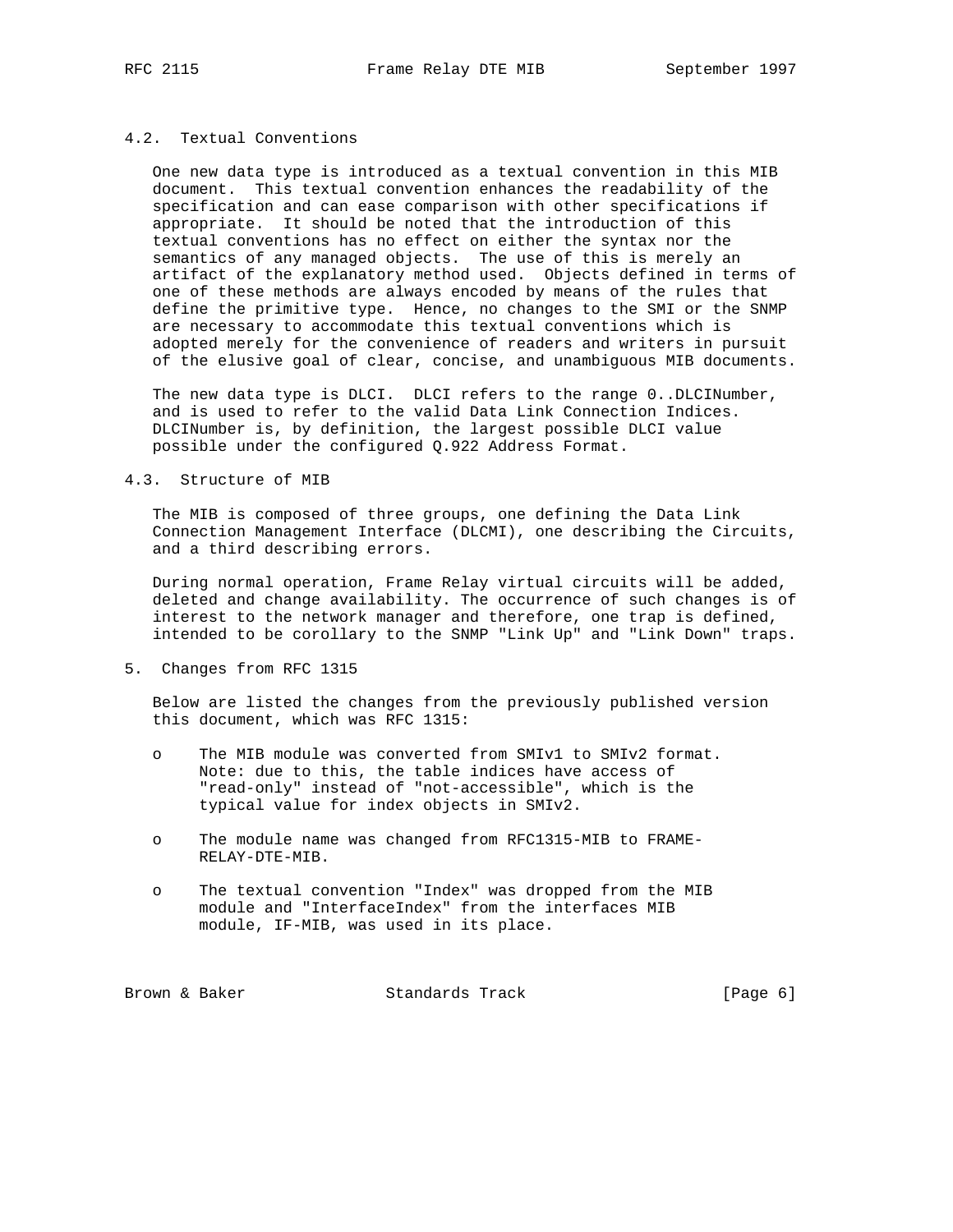RFC 2115 Frame Relay DTE MIB September 1997

- o Objects frDlcmiStatus and frDlcmiRowStatus were added to table frDlcmiTable.
- o Added values "itut933A(5)" (from CCITT Q933 Annex A) and "ansiT1617D1994(6)" (from ANSI T1.617a-1994 Annex D) to the enumerations for object frDlcmiState.
- o The labels for the enumerated values for object frDlcmiAddressLen were renamed to remove their hyphens as required by SMIv2.
- o Added clarification that the "management virtual circuit" (i.e. DLCI 0) is a member of the circuit table.
- o Added the following objects to table frCircuitTable: frCircuitMulticast, frCircuitType, frCircuitDiscards, frCircuitReceivedDEs, frCircuitSentDEs, frCircuitLogicalIfIndex, and frCircuitRowStatus.
- o The definition of object frCircuitReceivedOctets was clarified as to which octets were counted.
- o Added the objects frErrFaults and frErrFaultTime to table frErrTable.
- o Added clarification to the values of object frErrType.
- o Added size on definition of object frErrData and clarified what data to capture.
- o Changed identififier for OID value { frameDelayDTE 4 } from frame-relay-globals to frameRelayTrapControl.
- o Added object frTrapMaxRate.
- o Created object groups frPortGroup, frCircuitGroup, frTrapGroup, frErrGroup, frPortGroup0, frCircuitGroup0, frTrapGroup0, and frErrGroup0.
- o Created notification group frNotificationGroup.
- o Created module compliances frCompliance and frCompliance0.
- o Added ranges to objects frCircuitCommittedBurst, frCircuitExcessBurst, and frCircuitThroughput.

Brown & Baker Standards Track [Page 7]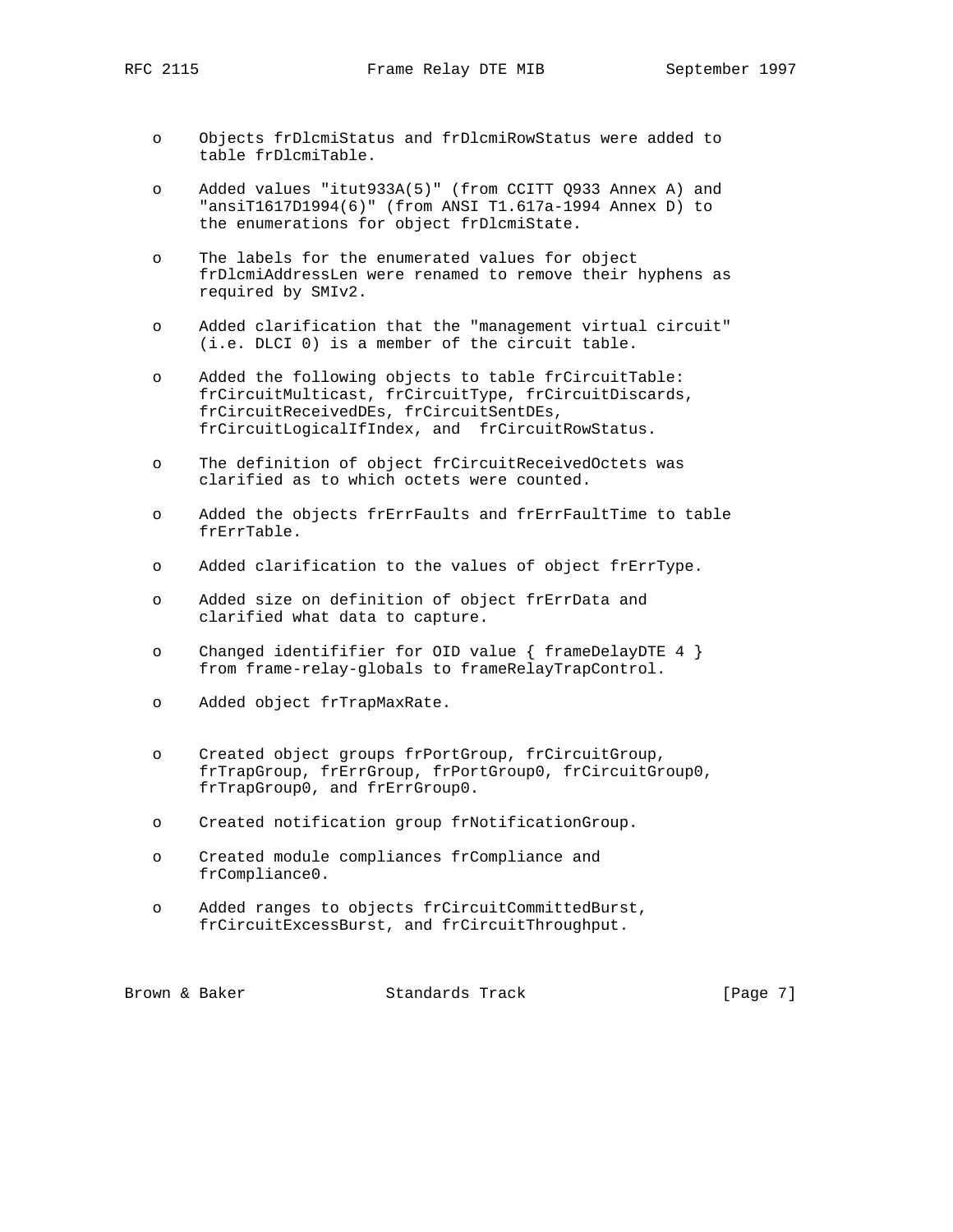```
6. Definitions
```
FRAME-RELAY-DTE-MIB DEFINITIONS ::= BEGIN

IMPORTS

| MODULE-IDENTITY, OBJECT-TYPE, Counter32,                |                  |
|---------------------------------------------------------|------------------|
| Integer32, NOTIFICATION-TYPE                            | FROM SNMPv2-SMI  |
| TEXTUAL-CONVENTION, RowStatus, TimeStamp FROM SNMPv2-TC |                  |
| MODULE-COMPLIANCE, OBJECT-GROUP,                        |                  |
| NOTIFICATION-GROUP                                      | FROM SNMPv2-CONF |
| transmission                                            | FROM RFC1213-MIB |
| InterfaceIndex                                          | FROM IF-MIB;     |

-- Frame Relay DTE MIB

```
 frameRelayDTE MODULE-IDENTITY
    LAST-UPDATED "9705010229Z" -- Thu May 1 02:29:46 PDT 1997
    ORGANIZATION "IETF IPLPDN Working Group"
    CONTACT-INFO
       " Caralyn Brown
       Postal: Cadia Networks, Inc.
               1 Corporate Drive
               Andover, Massachusetts 01810
        Tel: +1 508 689 2400 x133
        E-Mail: cbrown@cadia.com
               Fred Baker
       Postal: Cisco Systems
               519 Lado Drive
               Santa Barbara, California 93111
       Tel: +1 408 526 425
       E-Mail: fred@cisco.com"
    DESCRIPTION
        "The MIB module to describe the use of a Frame Relay
       interface by a DTE."
    REVISION "9705010229Z" -- Thu May 1 02:29:46 PDT 1997
    DESCRIPTION
        "Converted from SMIv1 to SMIv2. (Thus, indices are
       read-only rather than being not-accessible.) Added
        objects and made clarifications based on implementation
       experience."
    REVISION "9204010000Z"
    DESCRIPTION
       "Published as RFC 1315, the initial version of this MIB
       module."
    ::= { transmission 32 }
```
Brown & Baker Standards Track [Page 8]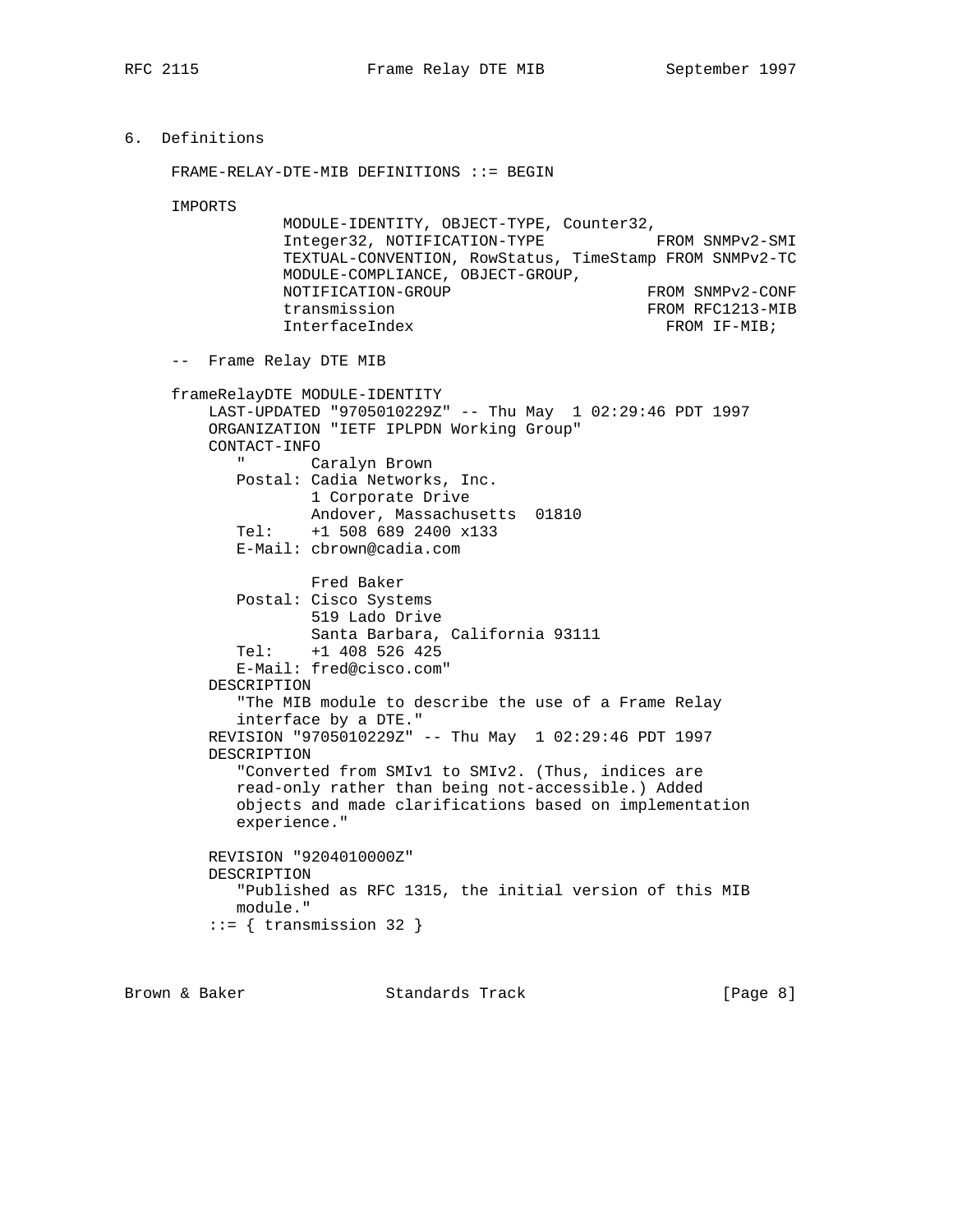$-$ 

 -- the range of a Data Link Connection Identifier -- DLCI ::= TEXTUAL-CONVENTION STATUS current DESCRIPTION "The range of DLCI values. Note that this varies by interface configuration; normally, interfaces may use 0..1023, but may be configured to use ranges as large as 0..2^23." SYNTAX Integer32(0..8388607)  $- -$  -- Data Link Connection Management Interface -- The variables that configure the DLC Management Interface. frDlcmiTable OBJECT-TYPE SYNTAX SEQUENCE OF FrDlcmiEntry MAX-ACCESS not-accessible STATUS current DESCRIPTION "The Parameters for the Data Link Connection Management Interface for the frame relay service on this interface." REFERENCE "American National Standard T1.617-1991, Annex D" ::= { frameRelayDTE 1 } frDlcmiEntry OBJECT-TYPE SYNTAX FrDlcmiEntry MAX-ACCESS not-accessible STATUS current DESCRIPTION "The Parameters for a particular Data Link Connection Management Interface." INDEX { frDlcmiIfIndex }  $::= \{ frDlcmiTable 1 \}$ 

Brown & Baker Standards Track [Page 9]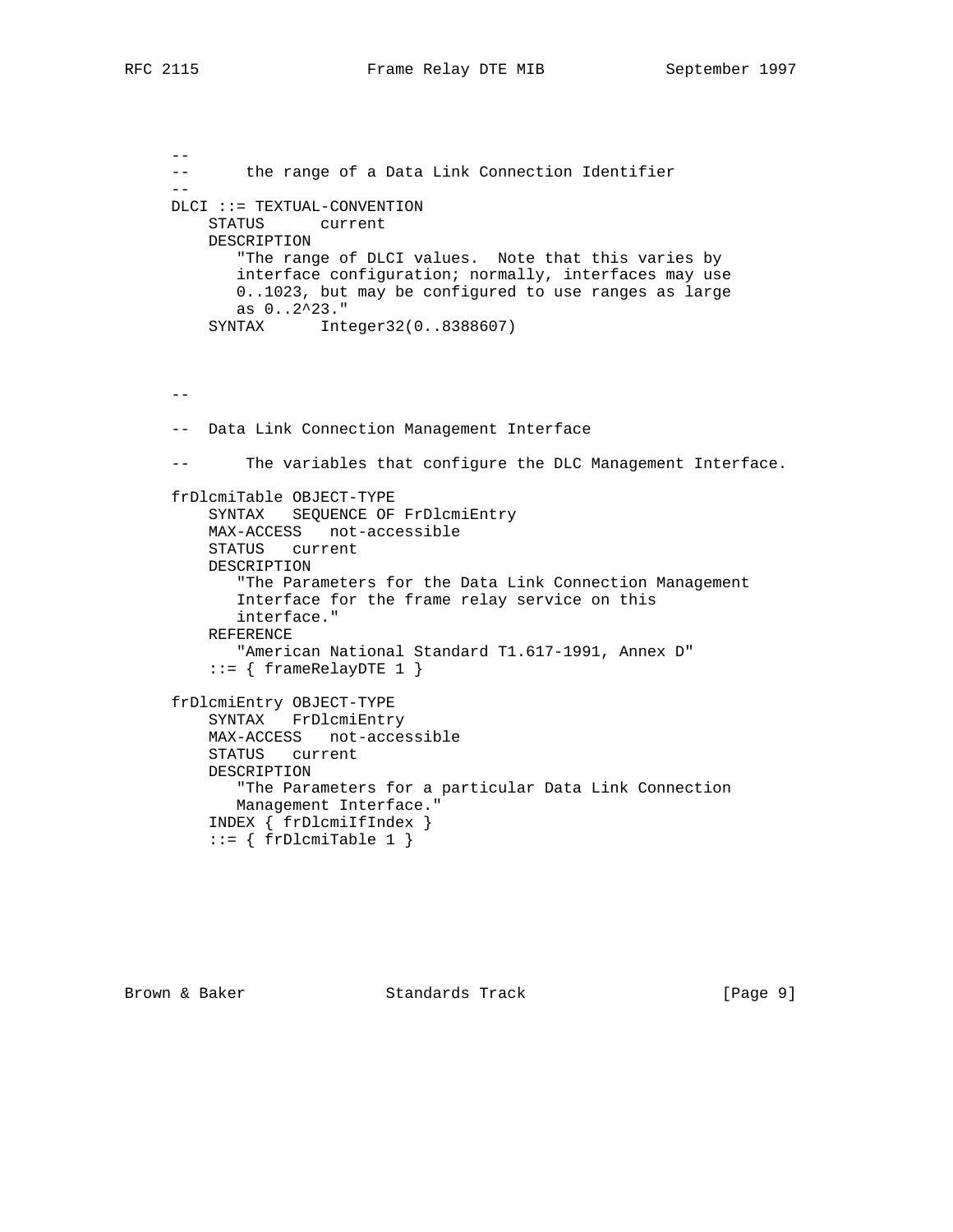```
 FrDlcmiEntry ::=
        SEQUENCE {
           \begin{tabular}{ll} $frDlcm1fIndex$ & \begin{tabular}{l} InterfaceIndex,\end{tabular} \\ $frDlcm1State$ & \begin{tabular}{l} InTerfaceIndex,\end{tabular} \\ $frDlcm1Address$ & \begin{tabular}{l} InTraceIndex,\end{tabular} \\ \end{tabular} \end{tabular}frDlcmiState INTEGER,
frDlcmiAddress INTEGER,
frDlcmiAddressLen INTEGER,
frDlcmiPollingInterval Integer32,
 frDlcmiFullEnquiryInterval Integer32,
 frDlcmiErrorThreshold Integer32,
 frDlcmiMonitoredEvents Integer32,
frDlcmiMaxSupportedVCs DLCI,
frDlcmiMulticast INTEGER,
frDlcmiStatus INTEGER,
 frDlcmiRowStatus RowStatus
     }
     frDlcmiIfIndex OBJECT-TYPE
        SYNTAX InterfaceIndex
        MAX-ACCESS read-only
        STATUS current
        DESCRIPTION
           "The ifIndex value of the corresponding ifEntry."
        ::= { frDlcmiEntry 1 }
     frDlcmiState OBJECT-TYPE
        SYNTAX INTEGER {
            noLmiConfigured (1),
lmiRev1 (2),
 ansiT1617D (3), -- ANSI T1.617 Annex D
 ansiT1617B (4), -- ANSI T1.617 Annex B
 itut933A (5), -- CCITT Q933 Annex A
            ansiT1617D1994 (6) -- ANSI T1.617a-1994 Annex D
         }
        MAX-ACCESS read-create
        STATUS current
        DESCRIPTION
           "This variable states which Data Link Connection
           Management scheme is active (and by implication, what
           DLCI it uses) on the Frame Relay interface."
        REFERENCE
           "American National Standard T1.617-1991, American
           National Standard T1.617a-1994, ITU-T Recommendation
           Q.933 (03/93)."
        ::= { frDlcmiEntry 2 }
```
Brown & Baker Standards Track [Page 10]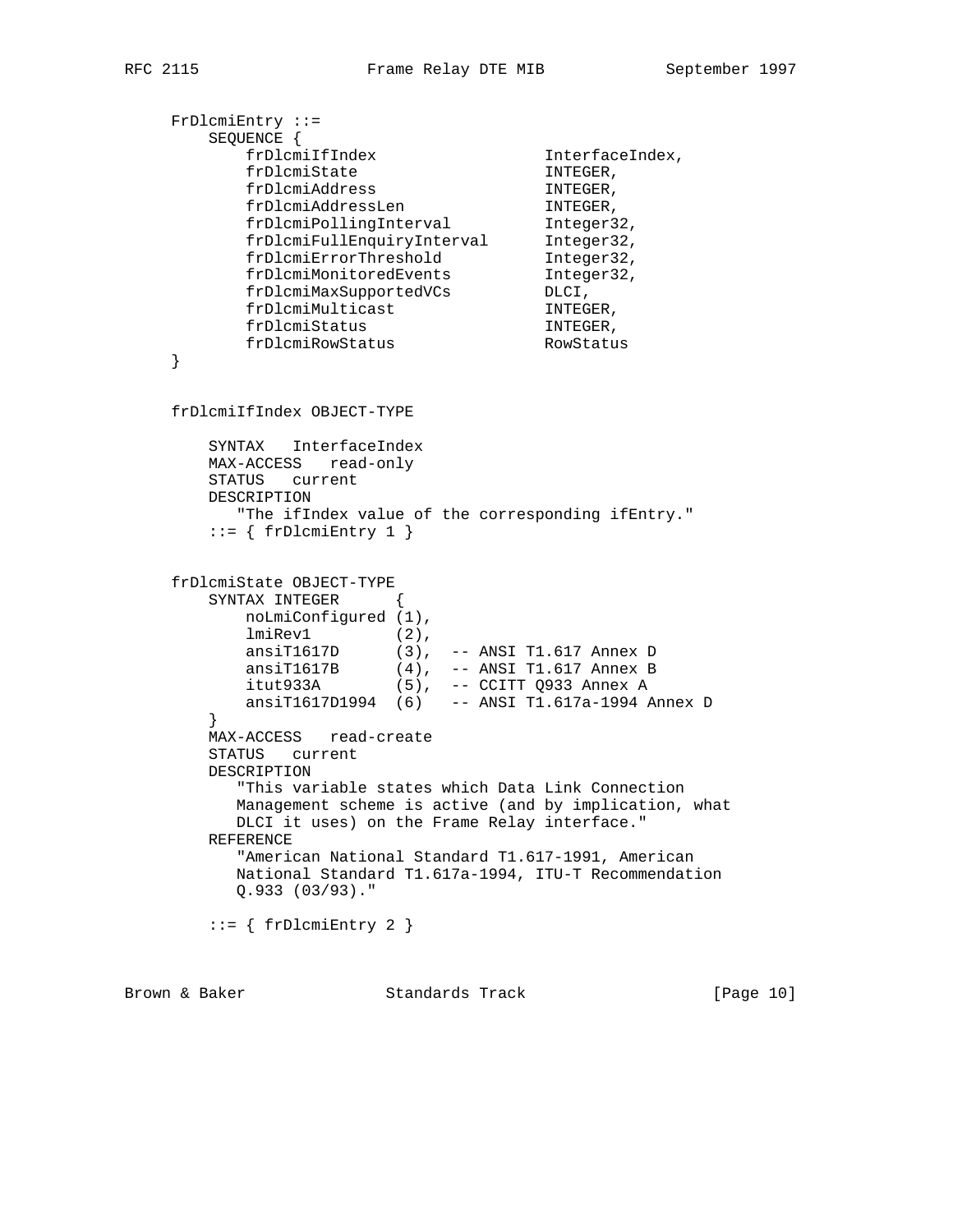```
 frDlcmiAddress OBJECT-TYPE
         SYNTAX INTEGER {
 q921 (1), -- 13 bit DLCI
 q922March90 (2), -- 11 bit DLCI
                    q922November90 (3), -- 10 bit DLCI
                    q922 (4) -- Final Standard
         }
         MAX-ACCESS read-create
         STATUS current
         DESCRIPTION
           "This variable states which address format is in use on
           the Frame Relay interface."
        ::= { frDlcmiEntry 3 }
     frDlcmiAddressLen OBJECT-TYPE
         SYNTAX INTEGER {
               twoOctets (2),
                threeOctets (3),
                fourOctets (4)
 }
         MAX-ACCESS read-create
         STATUS current
         DESCRIPTION
            "This variable states the address length in octets. In
            the case of Q922 format, the length indicates the
           entire length of the address including the control
           portion."
        ::= { frDlcmiEntry 4 }
     frDlcmiPollingInterval OBJECT-TYPE
         SYNTAX Integer32 (5..30)
         UNITS "seconds"
         MAX-ACCESS read-create
         STATUS current
         DESCRIPTION
           "This is the number of seconds between successive
           status enquiry messages."
         REFERENCE
           "American National Standard T1.617-1991, Section D.7
           Timer T391."
         DEFVAL { 10 }
        ::= { frDlcmiEntry 5 }
```
Brown & Baker Standards Track [Page 11]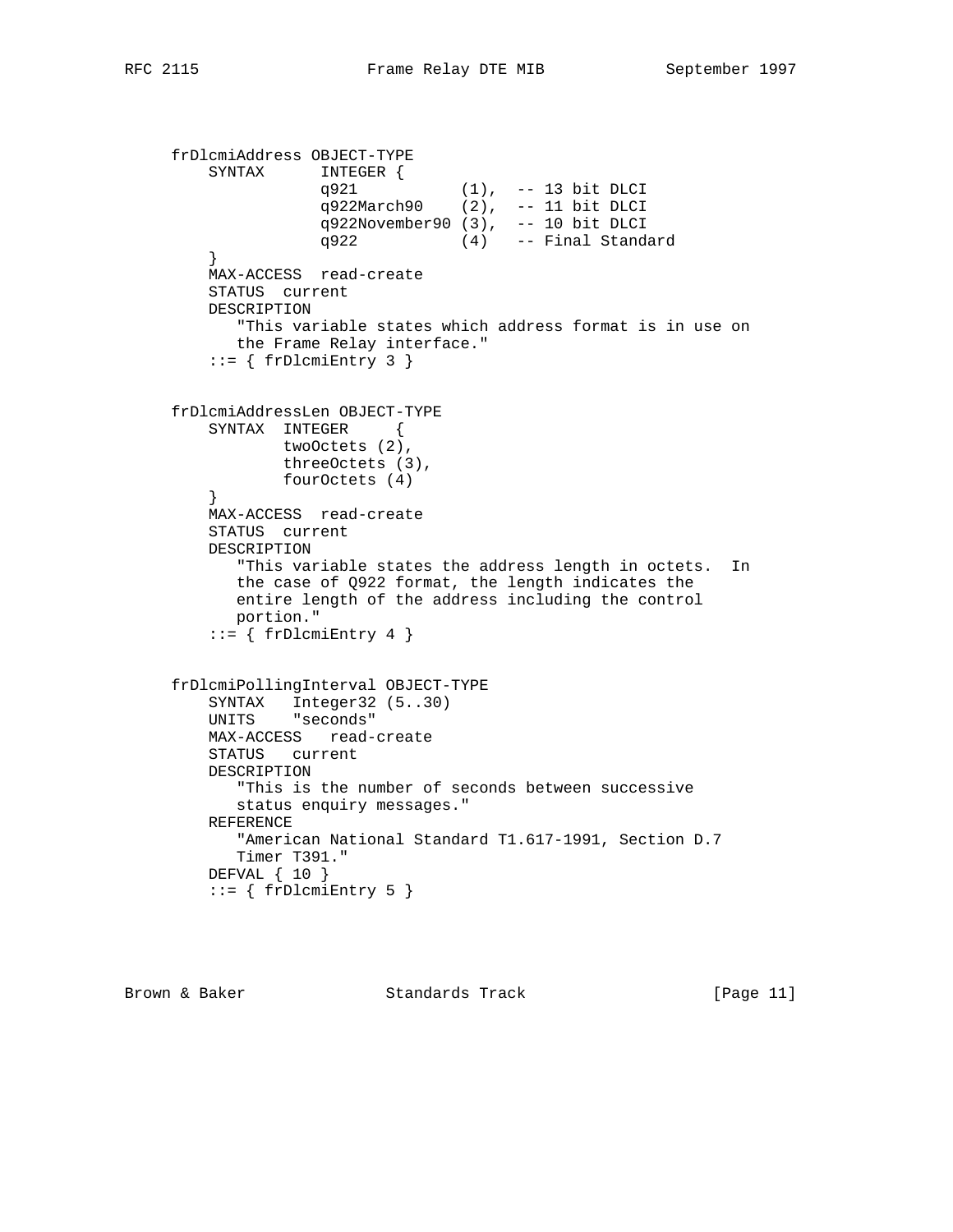```
 frDlcmiFullEnquiryInterval OBJECT-TYPE
   SYNTAX Integer32 (1..255)
    MAX-ACCESS read-create
    STATUS current
    DESCRIPTION
        "Number of status enquiry intervals that pass before
       issuance of a full status enquiry message."
    REFERENCE
       "American National Standard T1.617-1991, Section D.7
       Counter N391."
    DEFVAL { 6 }
   ::= { frDlcmiEntry 6 }
 frDlcmiErrorThreshold OBJECT-TYPE
    SYNTAX Integer32 (1..10)
    MAX-ACCESS read-create
    STATUS current
    DESCRIPTION
       "This is the maximum number of unanswered Status
       Enquiries the equipment shall accept before declaring
       the interface down."
    REFERENCE
       "American National Standard T1.617-1991, Section D.5.1
       Counter N392."
    DEFVAL { 3 }
    ::= { frDlcmiEntry 7 }
 frDlcmiMonitoredEvents OBJECT-TYPE
    SYNTAX Integer32 (1..10)
    MAX-ACCESS read-create
    STATUS current
    DESCRIPTION
        "This is the number of status polling intervals over
       which the error threshold is counted. For example, if
       within 'MonitoredEvents' number of events the station
       receives 'ErrorThreshold' number of errors, the
       interface is marked as down."
    REFERENCE
       "American National Standard T1.617-1991, Section D.5.2
       Counter N393."
    DEFVAL { 4 }
    ::= { frDlcmiEntry 8 }
```
Brown & Baker Standards Track [Page 12]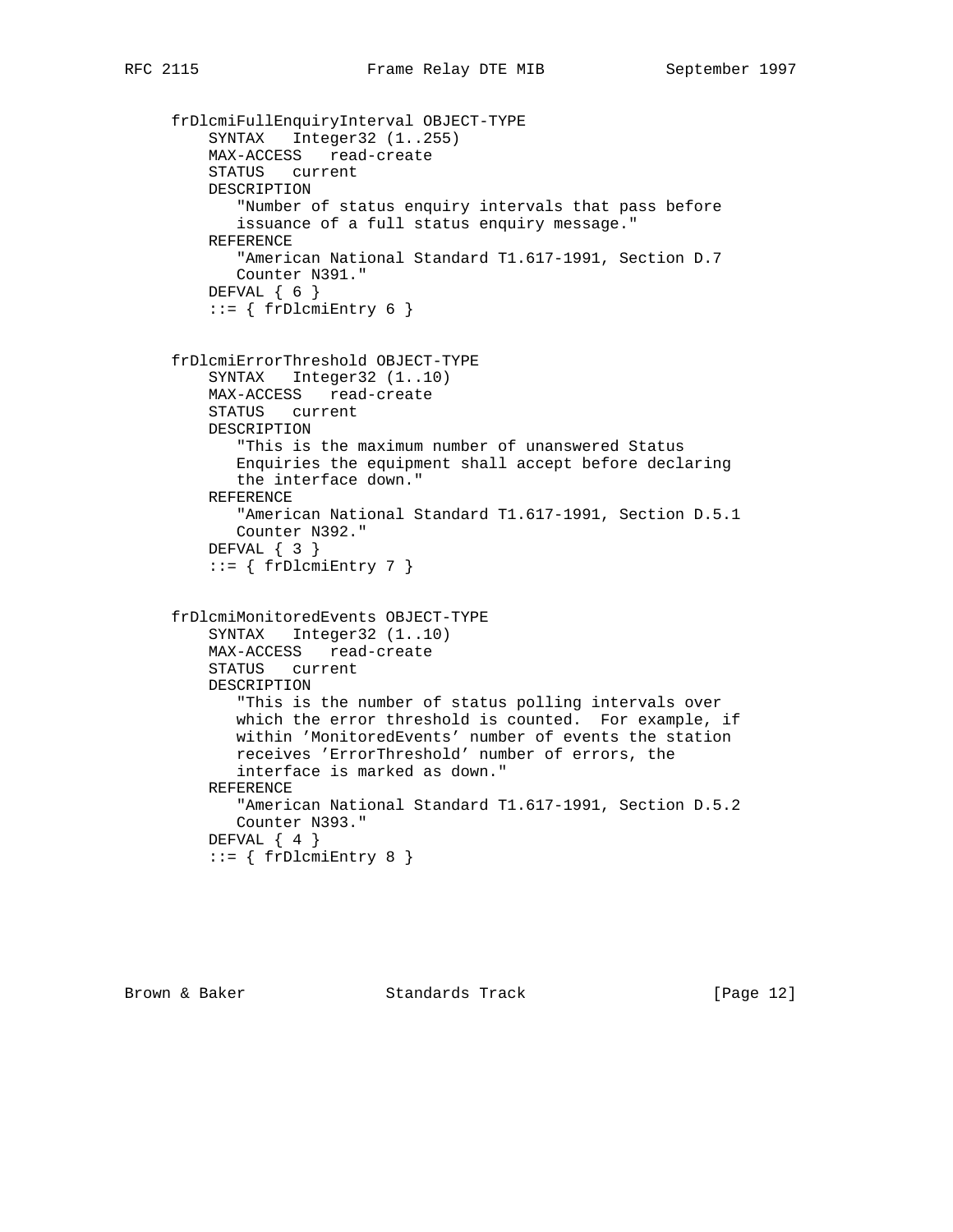```
 frDlcmiMaxSupportedVCs OBJECT-TYPE
        SYNTAX DLCI
        MAX-ACCESS read-create
        STATUS current
        DESCRIPTION
           "The maximum number of Virtual Circuits allowed for
           this interface. Usually dictated by the Frame Relay
           network.
           In response to a SET, if a value less than zero or
           higher than the agent's maximal capability is
           configured, the agent should respond badValue"
        ::= \{ frblcmiEntry 9 \} frDlcmiMulticast OBJECT-TYPE
        SYNTAX INTEGER {
                  nonBroadcast (1),
                  broadcast (2)
                   }
        MAX-ACCESS read-create
        STATUS current
        DESCRIPTION
           "This indicates whether the Frame Relay interface is
           using a multicast service."
        ::= { frDlcmiEntry 10 }
     frDlcmiStatus OBJECT-TYPE
        SYNTAX INTEGER {
 running (1), -- init complete, system running
fault (2), -- error threshold exceeded
 initializing (3) -- system start up
 }
 MAX-ACCESS read-only
        STATUS current
        DESCRIPTION
           "This indicates the status of the Frame Relay interface
           as determined by the performance of the dlcmi. If no
           dlcmi is running, the Frame Relay interface will stay
           in the running state indefinitely."
        ::= { frDlcmiEntry 11 }
```
Brown & Baker Standards Track [Page 13]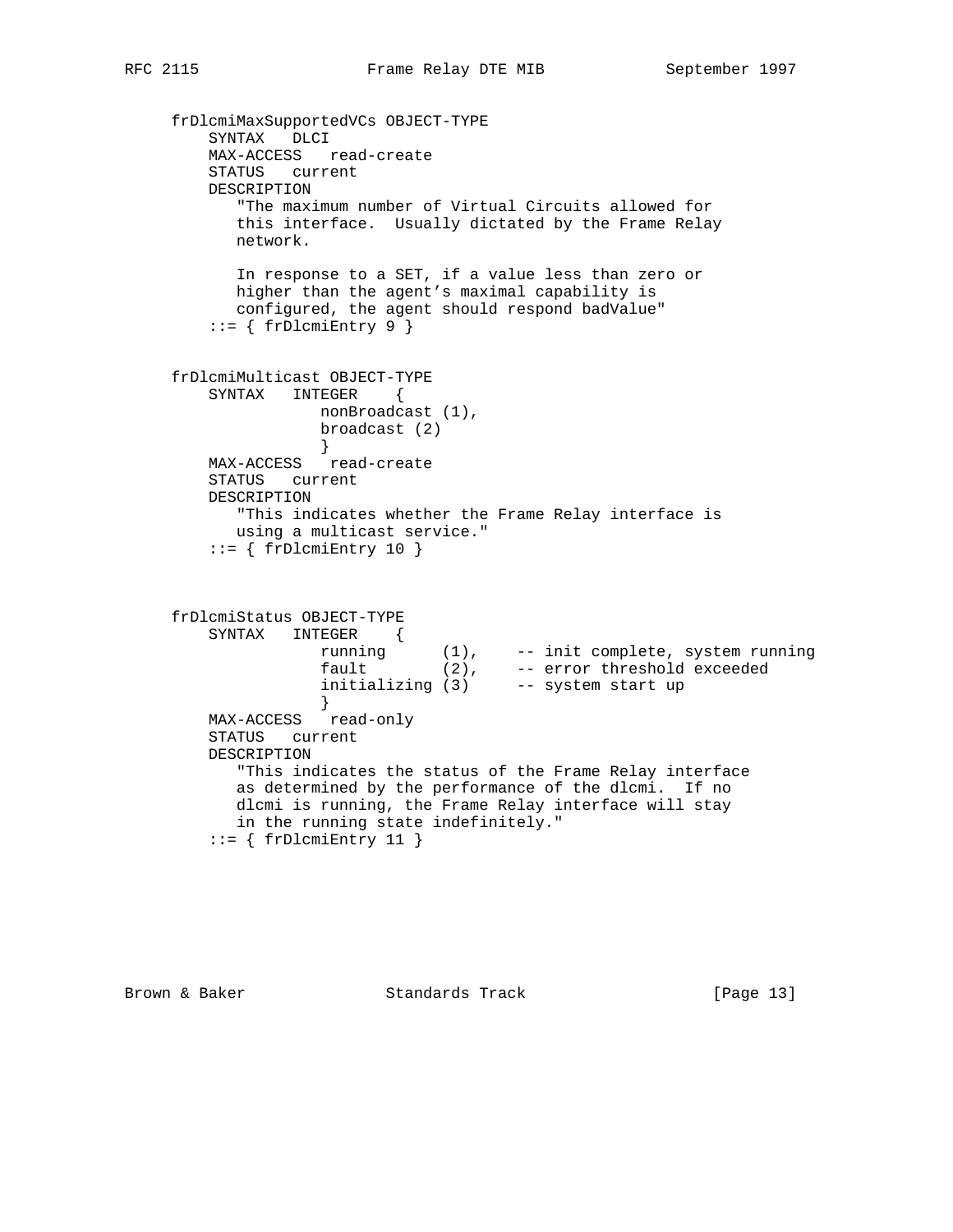```
 frDlcmiRowStatus OBJECT-TYPE
         SYNTAX RowStatus
         MAX-ACCESS read-create
         STATUS current
         DESCRIPTION
            "SNMP Version 2 Row Status Variable. Writable objects
            in the table may be written in any RowStatus state."
         ::= { frDlcmiEntry 12 }
 --
     -- A Frame Relay service is a multiplexing service. Data
     -- Link Connection Identifiers enumerate virtual circuits
     -- (permanent or dynamic) which are layered onto the underlying
    -- circuit, represented by ifEntry. Therefore, each of the entries
     -- in the Standard MIB's Interface Table with an IfType of
     -- Frame Relay represents a Q.922 interface. Zero or more
     -- virtual circuits are layered onto this interface and provide
     -- interconnection with various remote destinations.
     -- Each such virtual circuit is represented by an entry in the
     -- circuit table. The management virtual circuit (i.e. DLCI 0)
     -- is a virtual circuit by this definition and will be represented
     -- with an entry in the circuit table.
     -- Circuit Table
     -- The table describing the use of the DLCIs attached to
     -- each Frame Relay Interface.
     frCircuitTable OBJECT-TYPE
        SYNTAX SEQUENCE OF FrCircuitEntry
         MAX-ACCESS not-accessible
         STATUS current
         DESCRIPTION
            "A table containing information about specific Data
```
Brown & Baker Standards Track [Page 14]

Link Connections (DLC) or virtual circuits."

 $::=$  { frameRelayDTE 2 }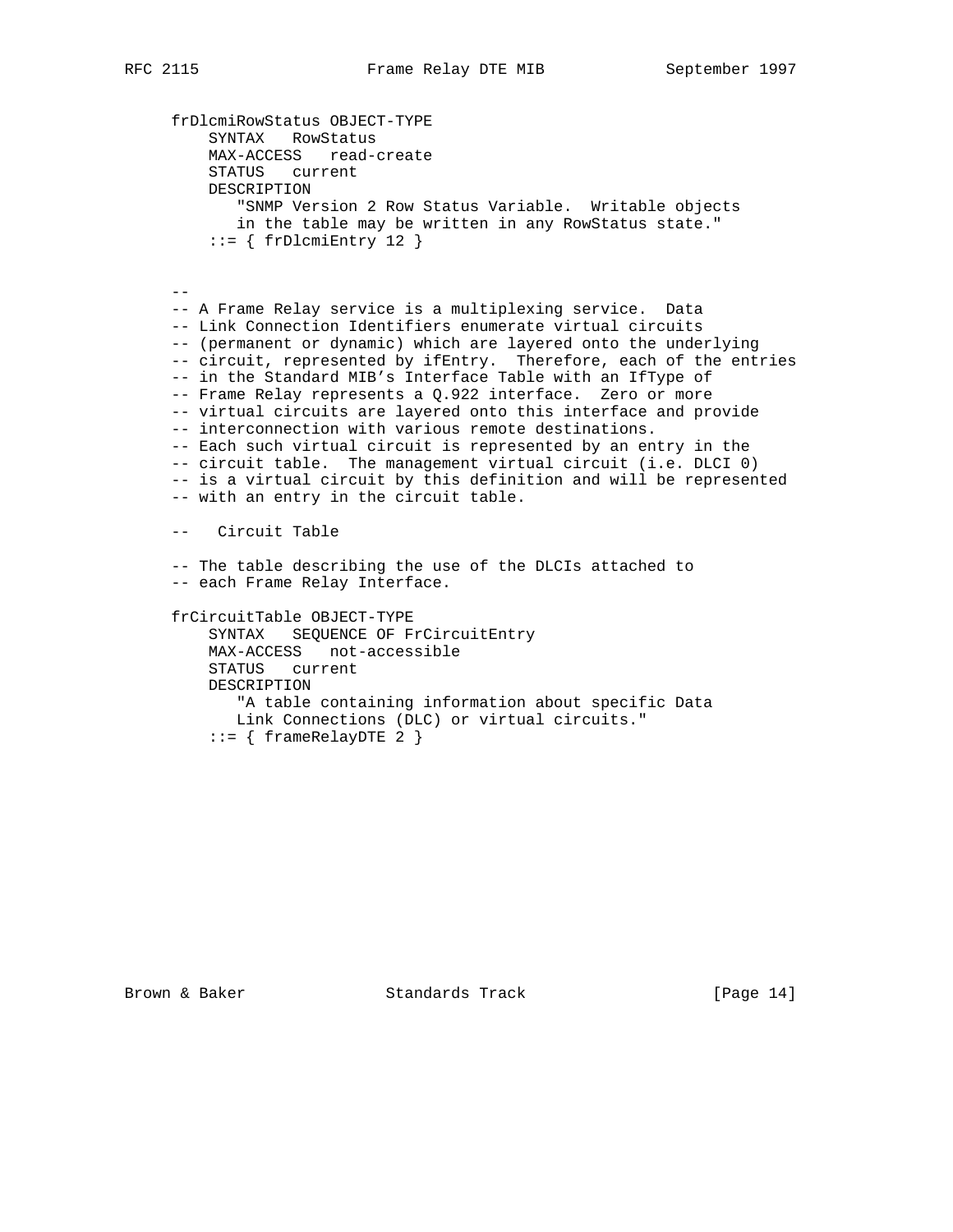```
 frCircuitEntry OBJECT-TYPE
       SYNTAX FrCircuitEntry
       MAX-ACCESS not-accessible
       STATUS current
       DESCRIPTION
         "The information regarding a single Data Link
         Connection. Discontinuities in the counters contained
         in this table are indicated by the value in
         frCircuitCreationTime."
       INDEX { frCircuitIfIndex, frCircuitDlci }
      ::= \{ frCircuitTable 1 \} FrCircuitEntry ::=
       SEQUENCE {
frCircuitIfIndex InterfaceIndex,
frCircuitDlci DLCI,
frCircuitState INTEGER,
frCircuitReceivedFECNs Counter32,
frCircuitReceivedBECNs Counter32,
frCircuitSentFrames Counter32,
frCircuitSentOctets Counter32,
frCircuitReceivedFrames Counter32,
frCircuitReceivedOctets Counter32,
frCircuitCreationTime TimeStamp,
frCircuitLastTimeChange TimeStamp,
frCircuitCommittedBurst Integer32,
frCircuitExcessBurst 1nteger32,
frCircuitThroughput 1nteger32,
frCircuitMulticast INTEGER,
frCircuitType INTEGER,
frCircuitDiscards Counter32,
frCircuitReceivedDEs Counter32,
frCircuitSentDEs Counter32,
 frCircuitLogicalIfIndex InterfaceIndex,
frCircuitRowStatus RowStatus
    }
    frCircuitIfIndex OBJECT-TYPE
       SYNTAX InterfaceIndex
       MAX-ACCESS read-only
       STATUS current
       DESCRIPTION
         "The ifIndex Value of the ifEntry this virtual circuit
        is layered onto."
      ::= { frCircuitEntry 1 }
```
Brown & Baker Standards Track [Page 15]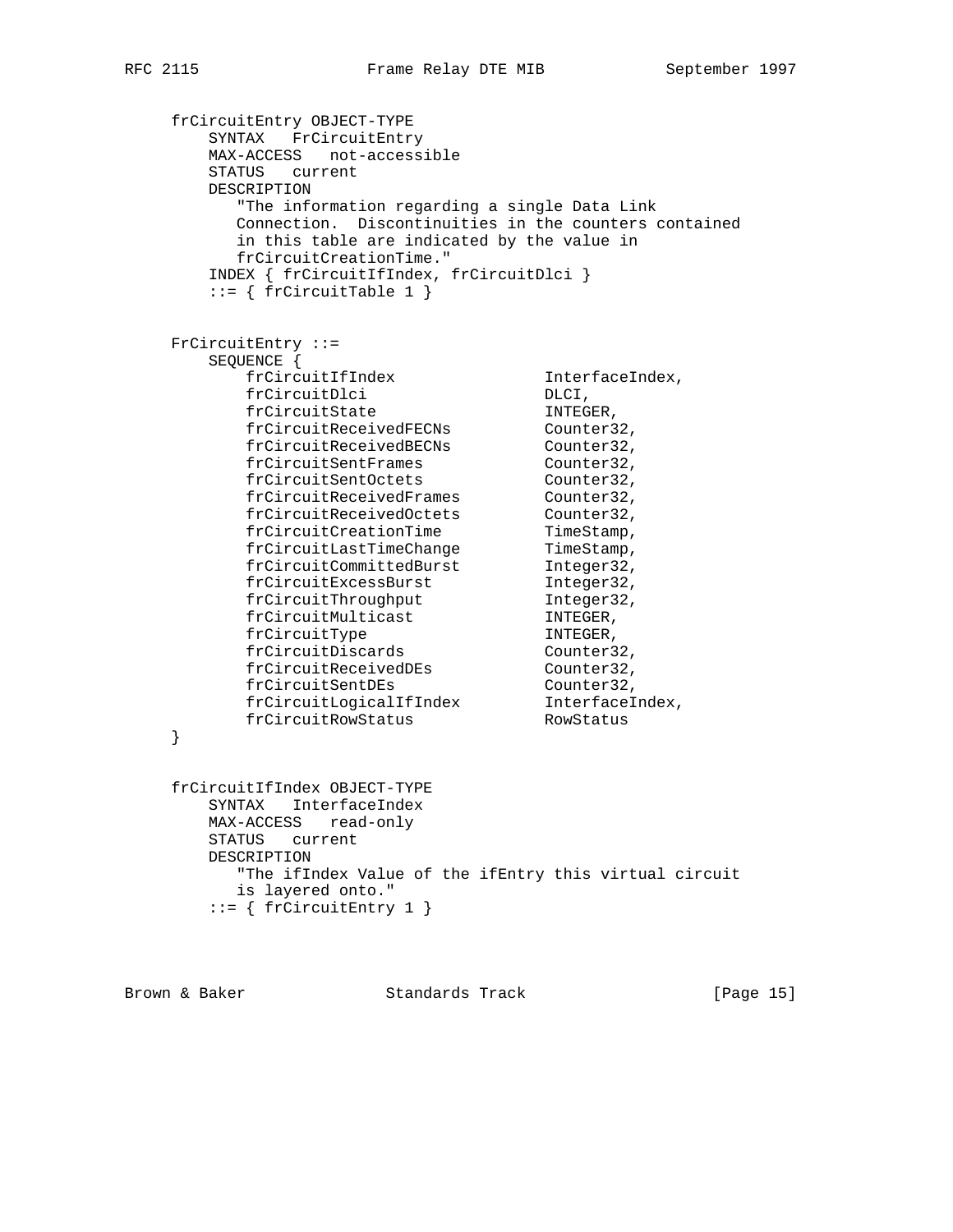```
 frCircuitDlci OBJECT-TYPE
         SYNTAX DLCI
         MAX-ACCESS read-only
         STATUS current
         DESCRIPTION
            "The Data Link Connection Identifier for this virtual
            circuit."
         REFERENCE
            "American National Standard T1.618-1991, Section 3.3.6"
          ::= { frCircuitEntry 2 }
     frCircuitState OBJECT-TYPE
         SYNTAX INTEGER {
                     invalid (1),
                     active (2),
                 inactive (3)<br>}
 }
         MAX-ACCESS read-create
         STATUS current
         DESCRIPTION
            "Indicates whether the particular virtual circuit is
            operational. In the absence of a Data Link Connection
            Management Interface, virtual circuit entries (rows)
            may be created by setting virtual circuit state to
            'active', or deleted by changing Circuit state to
            'invalid'.
            Whether or not the row actually disappears is left to
            the implementation, so this object may actually read as
            'invalid' for some arbitrary length of time. It is
            also legal to set the state of a virtual circuit to
            'inactive' to temporarily disable a given circuit.
            The use of 'invalid' is deprecated in this SNMP Version
            2 MIB, in favor of frCircuitRowStatus."
         DEFVAL { active }
          ::= { frCircuitEntry 3 }
```
Brown & Baker Standards Track [Page 16]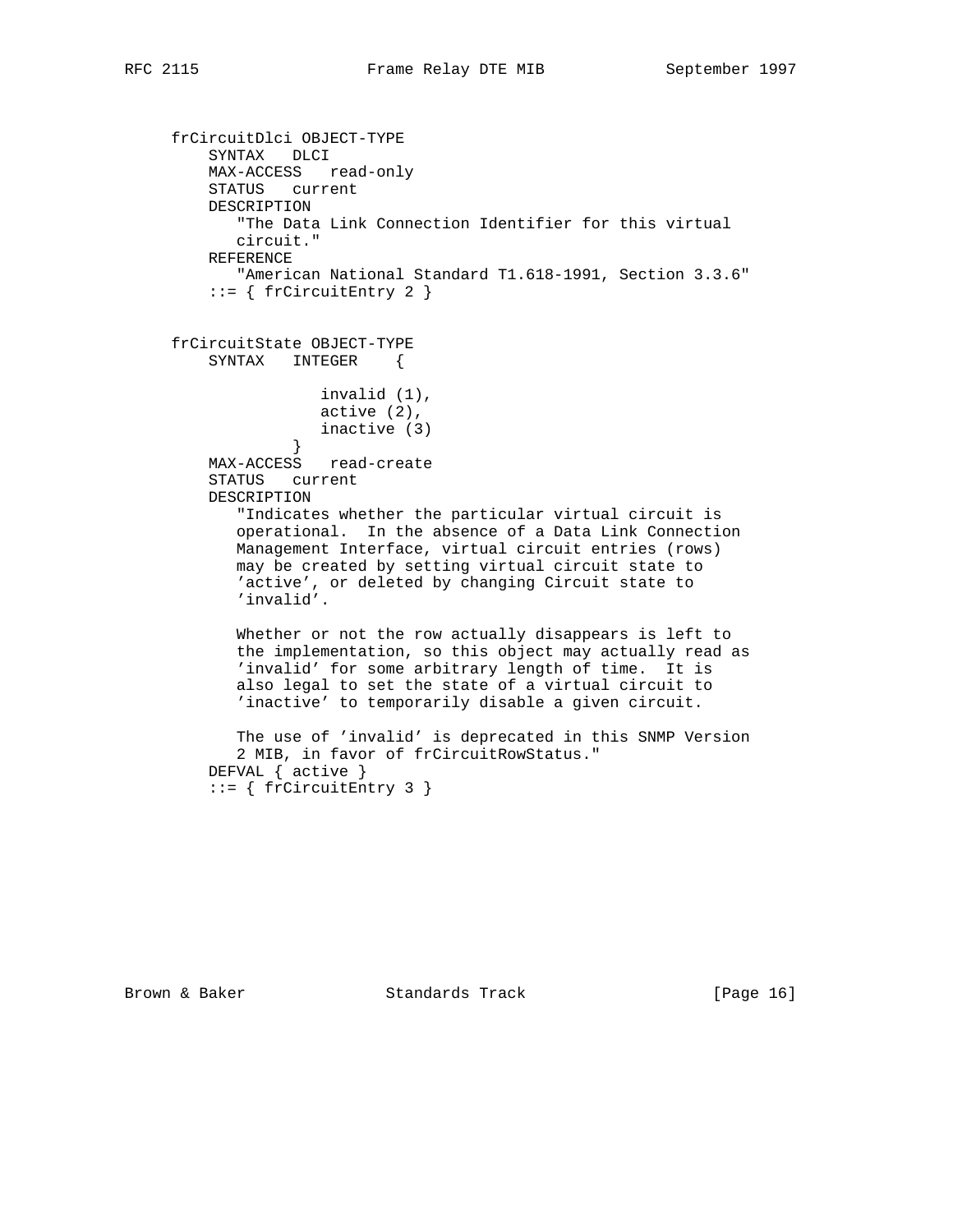```
 frCircuitReceivedFECNs OBJECT-TYPE
    SYNTAX Counter32
    MAX-ACCESS read-only
    STATUS current
    DESCRIPTION
        "Number of frames received from the network indicating
       forward congestion since the virtual circuit was
       created. This occurs when the remote DTE sets the FECN
       flag, or when a switch in the network enqueues the
       frame to a trunk whose transmission queue is
       congested."
    REFERENCE
       "American National Standard T1.618-1991, Section 3.3.3"
    ::= { frCircuitEntry 4 }
 frCircuitReceivedBECNs OBJECT-TYPE
    SYNTAX Counter32
    MAX-ACCESS read-only
    STATUS current
    DESCRIPTION
        "Number of frames received from the network indicating
       backward congestion since the virtual circuit was
       created. This occurs when the remote DTE sets the BECN
       flag, or when a switch in the network receives the
       frame from a trunk whose transmission queue is
       congested."
    REFERENCE
       "American National Standard T1.618-1991, Section 3.3.4"
    ::= { frCircuitEntry 5 }
 frCircuitSentFrames OBJECT-TYPE
    SYNTAX Counter32
    MAX-ACCESS read-only
    STATUS current
    DESCRIPTION
       "The number of frames sent from this virtual circuit
       since it was created."
    ::= { frCircuitEntry 6 }
 frCircuitSentOctets OBJECT-TYPE
    SYNTAX Counter32
    MAX-ACCESS read-only
    STATUS current
```
Brown & Baker Standards Track [Page 17]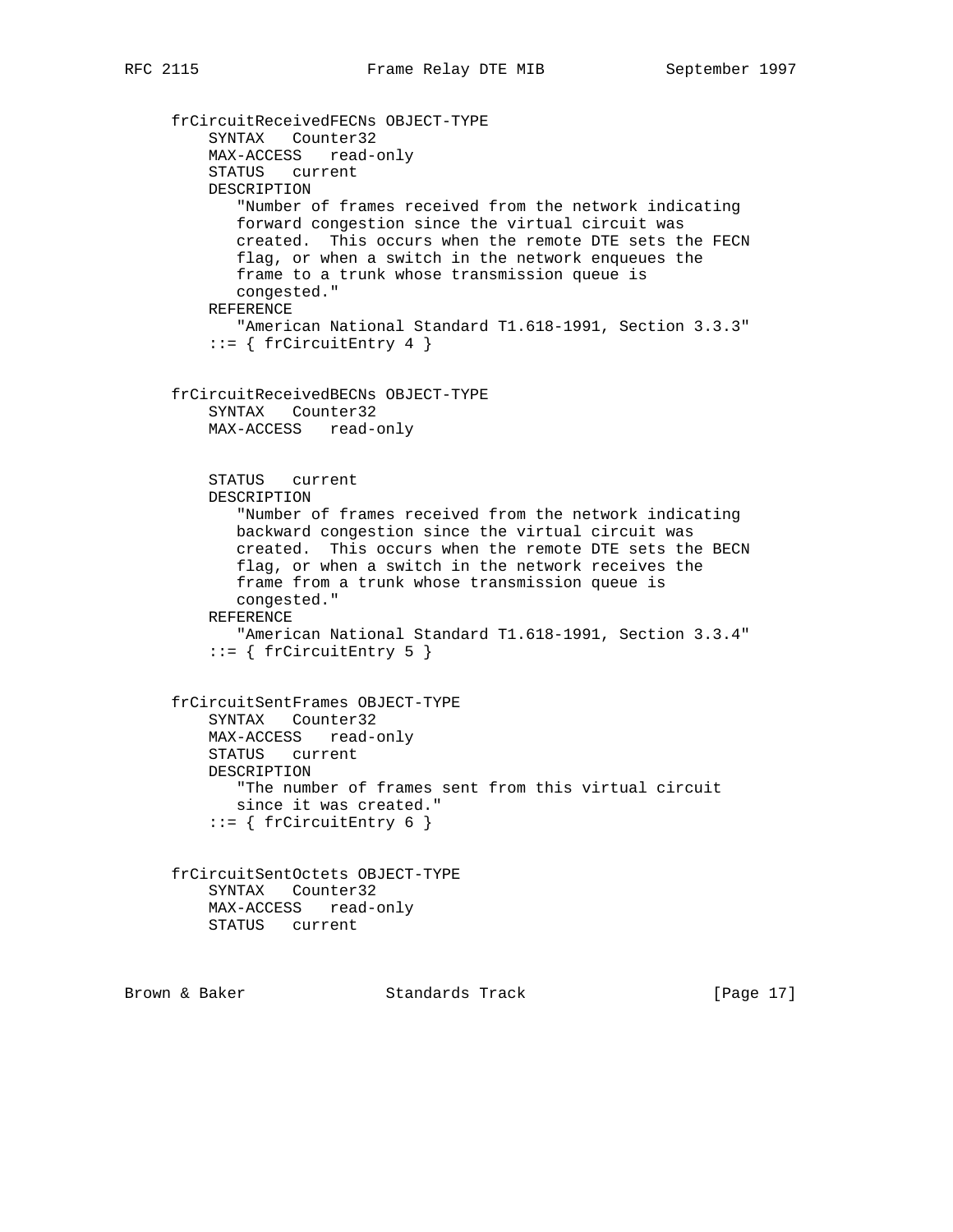```
 DESCRIPTION
       "The number of octets sent from this virtual circuit
        since it was created. Octets counted are the full
       frame relay header and the payload, but do not include
       the flag characters or CRC."
    ::= { frCircuitEntry 7 }
 frCircuitReceivedFrames OBJECT-TYPE
    SYNTAX Counter32
    MAX-ACCESS read-only
    STATUS current
    DESCRIPTION
       "Number of frames received over this virtual circuit
      since it was created."
   ::= { frCircuitEntry 8 }
 frCircuitReceivedOctets OBJECT-TYPE
    SYNTAX Counter32
    MAX-ACCESS read-only
    STATUS current
    DESCRIPTION
        "Number of octets received over this virtual circuit
       since it was created. Octets counted include the full
       frame relay header, but do not include the flag
       characters or the CRC."
     ::= { frCircuitEntry 9 }
 frCircuitCreationTime OBJECT-TYPE
    SYNTAX TimeStamp
    MAX-ACCESS read-only
    STATUS current
    DESCRIPTION
        "The value of sysUpTime when the virtual circuit was
       created, whether by the Data Link Connection Management
       Interface or by a SetRequest."
     ::= { frCircuitEntry 10 }
```
Brown & Baker Standards Track [Page 18]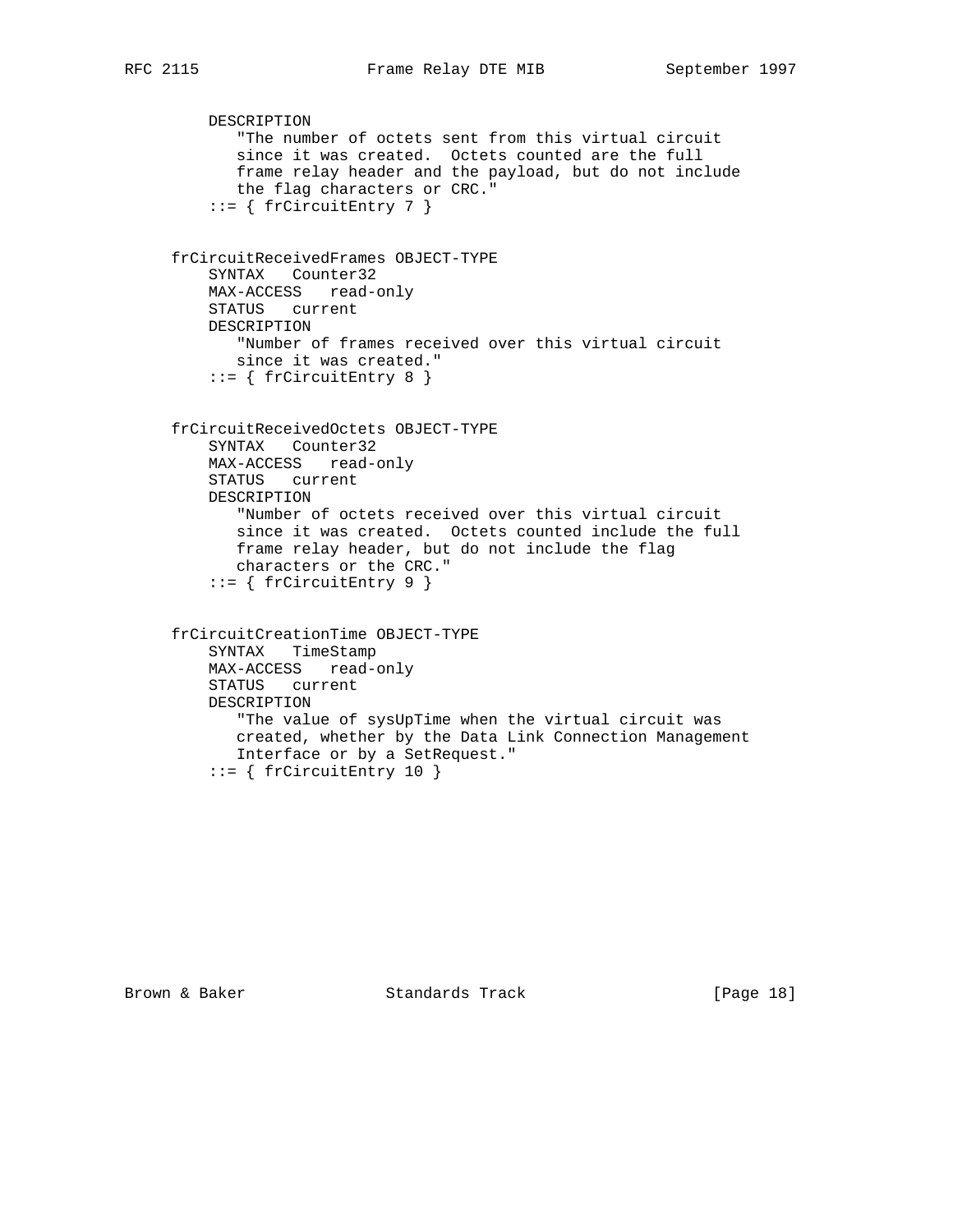```
 frCircuitLastTimeChange OBJECT-TYPE
    SYNTAX TimeStamp
    MAX-ACCESS read-only
    STATUS current
    DESCRIPTION
        "The value of sysUpTime when last there was a change in
       the virtual circuit state"
    ::= { frCircuitEntry 11 }
 frCircuitCommittedBurst OBJECT-TYPE
    SYNTAX Integer32(0..2147483647)
    MAX-ACCESS read-create
    STATUS current
    DESCRIPTION
        "This variable indicates the maximum amount of data, in
       bits, that the network agrees to transfer under normal
       conditions, during the measurement interval."
    REFERENCE
       "American National Standard T1.617-1991, Section
        6.5.19"
   DEFVAL \{ 0 \} -- the default indicates no commitment
    ::= { frCircuitEntry 12 }
 frCircuitExcessBurst OBJECT-TYPE
    SYNTAX Integer32(0..2147483647)
    MAX-ACCESS read-create
    STATUS current
    DESCRIPTION
        "This variable indicates the maximum amount of
       uncommitted data bits that the network will attempt to
       deliver over the measurement interval.
       By default, if not configured when creating the entry,
       the Excess Information Burst Size is set to the value
       of ifSpeed."
    REFERENCE
       "American National Standard T1.617-1991, Section
       6.5.19"
    ::= { frCircuitEntry 13 }
 frCircuitThroughput OBJECT-TYPE
    SYNTAX Integer32(0..2147483647)
    MAX-ACCESS read-create
    STATUS current
    DESCRIPTION
```
Brown & Baker Standards Track [Page 19]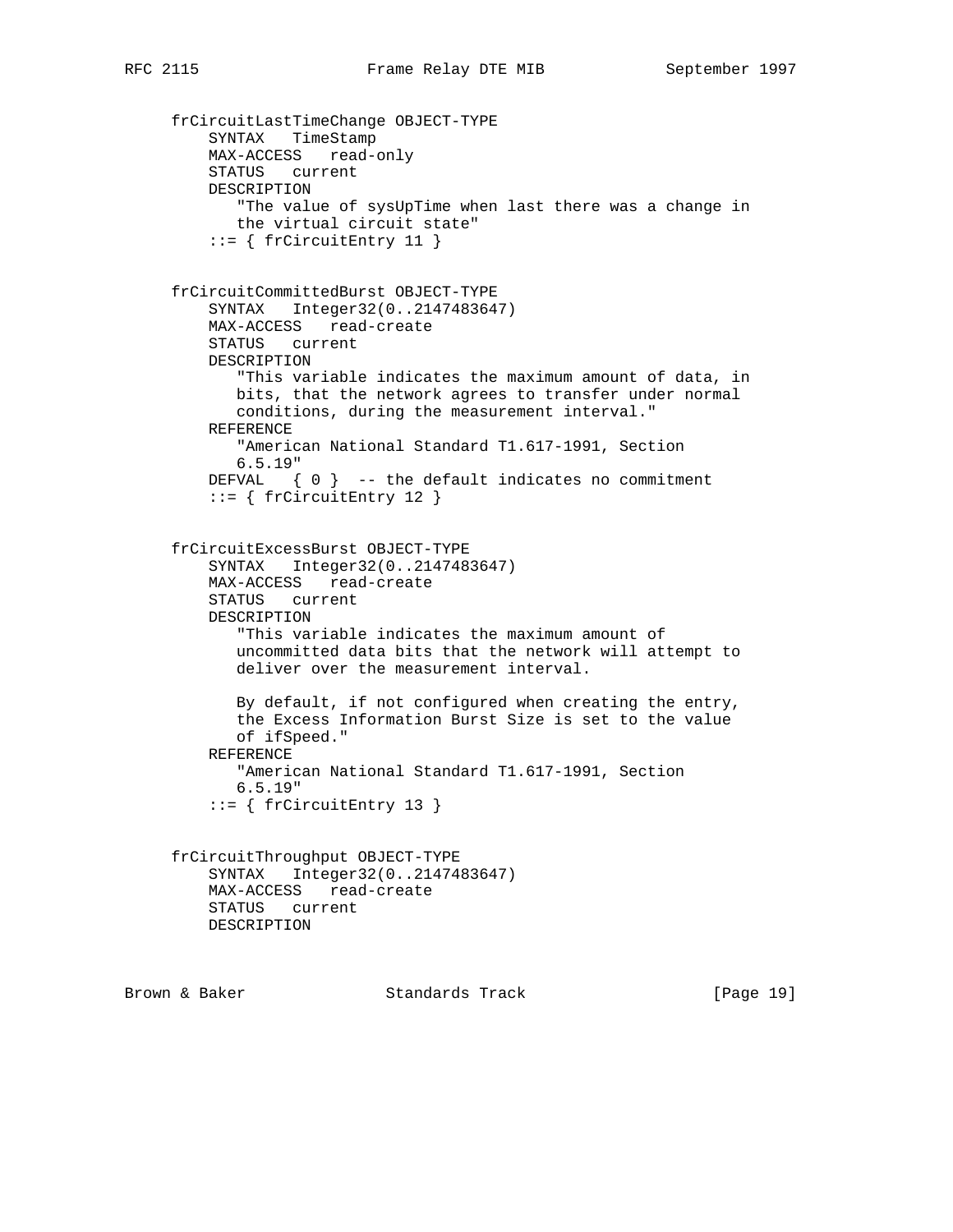RFC 2115 **Frame Relay DTE MIB** September 1997

```
 "Throughput is the average number of 'Frame Relay
           Information Field' bits transferred per second across a
           user network interface in one direction, measured over
           the measurement interval.
           If the configured committed burst rate and throughput
           are both non-zero, the measurement interval, T, is
               T=frCircuitCommittedBurst/frCircuitThroughput.
           If the configured committed burst rate and throughput
           are both zero, the measurement interval, T, is
                   T=frCircuitExcessBurst/ifSpeed."
         REFERENCE
           "American National Standard T1.617-1991, Section
           6.5.19"
        DEFVAL \{0\} -- the default value of Throughput is
                   -- "no commitment".
        ::= { frCircuitEntry 14 }
     frCircuitMulticast OBJECT-TYPE
         SYNTAX INTEGER {
 unicast (1),
oneWay (2),
 twoWay (3),
 nWay (4)
 }
 MAX-ACCESS read-create
         STATUS current
         DESCRIPTION
           "This indicates whether this VC is used as a unicast VC
           (i.e. not multicast) or the type of multicast service
           subscribed to"
         REFERENCE
           "Frame Relay PVC Multicast Service and Protocol
           Description Implementation: FRF.7 Frame Relay Forum
           Technical Committe October 21, 1994"
             DEFVAL {unicast}
                        -- the default value of frCircuitMulticast is
                        -- "unicast" (not a multicast VC).
            ::= { frCircuitEntry 15 }
     frCircuitType OBJECT-TYPE
         SYNTAX INTEGER {
                   static (1),
                dynamic (2)<br>}
 }
Brown & Baker Standards Track [Page 20]
```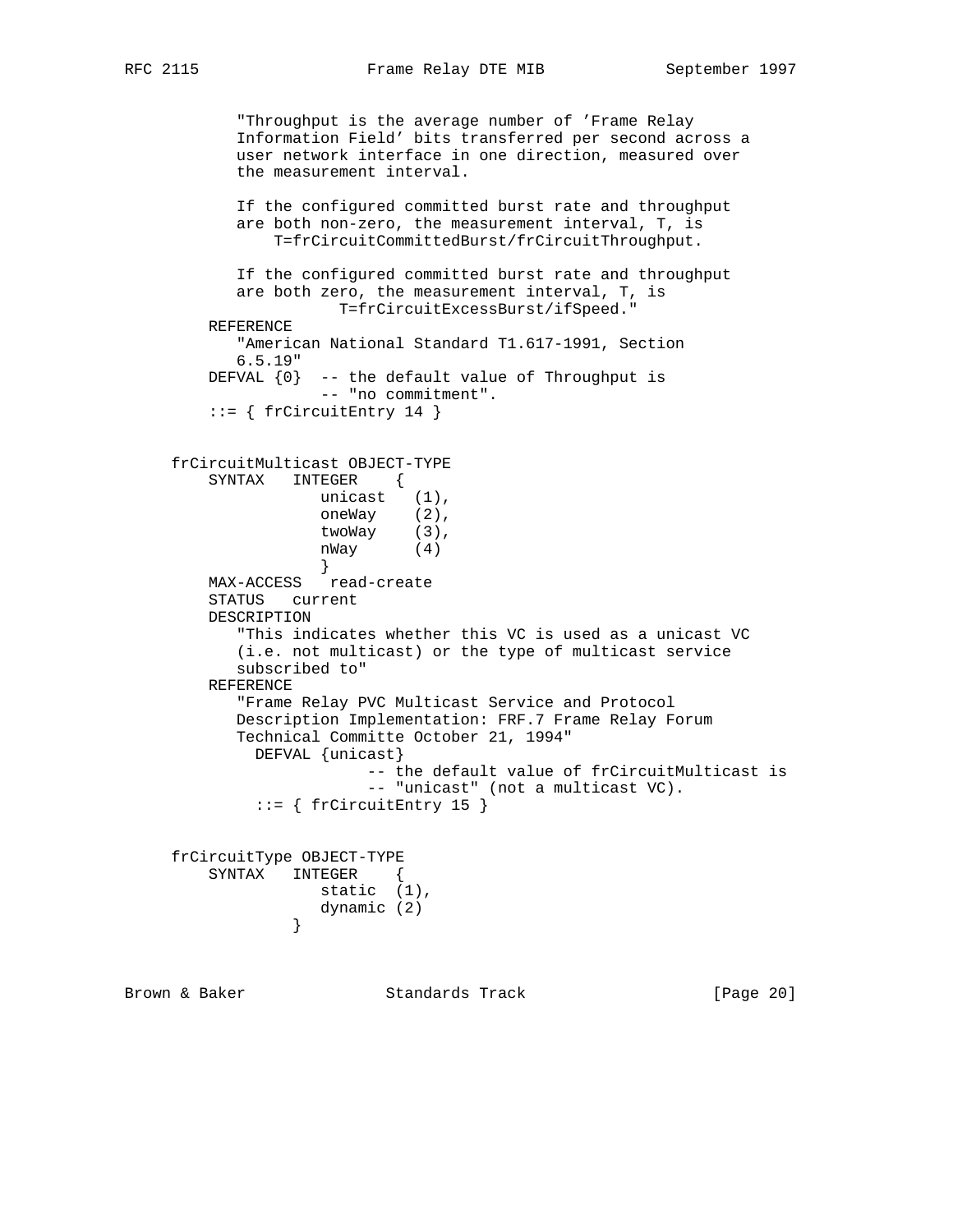```
 MAX-ACCESS read-only
    STATUS current
    DESCRIPTION
        "Indication of whether the VC was manually created
       (static), or dynamically created (dynamic) via the data
        link control management interface."
     ::= { frCircuitEntry 16 }
 frCircuitDiscards OBJECT-TYPE
    SYNTAX Counter32
    MAX-ACCESS read-only
    STATUS current
    DESCRIPTION
       "The number of inbound frames dropped because of format
       errors, or because the VC is inactive."
    ::= { frCircuitEntry 17 }
 frCircuitReceivedDEs OBJECT-TYPE
    SYNTAX Counter32
    MAX-ACCESS read-only
    STATUS current
    DESCRIPTION
        "Number of frames received from the network indicating
        that they were eligible for discard since the virtual
       circuit was created. This occurs when the remote DTE
        sets the DE flag, or when in remote DTE's switch
        detects that the frame was received as Excess Burst
       data."
    REFERENCE
       "American National Standard T1.618-1991, Section 3.3.4"
     ::= { frCircuitEntry 18 }
 frCircuitSentDEs OBJECT-TYPE
    SYNTAX Counter32
    MAX-ACCESS read-only
    STATUS current
    DESCRIPTION
        "Number of frames sent to the network indicating that
        they were eligible for discard since the virtual
       circuit was created. This occurs when the local DTE
       sets the DE flag, indicating that during Network
       congestion situations those frames should be discarded
       in preference of other frames sent without the DE bit
       set."
    REFERENCE
```
Brown & Baker Standards Track [Page 21]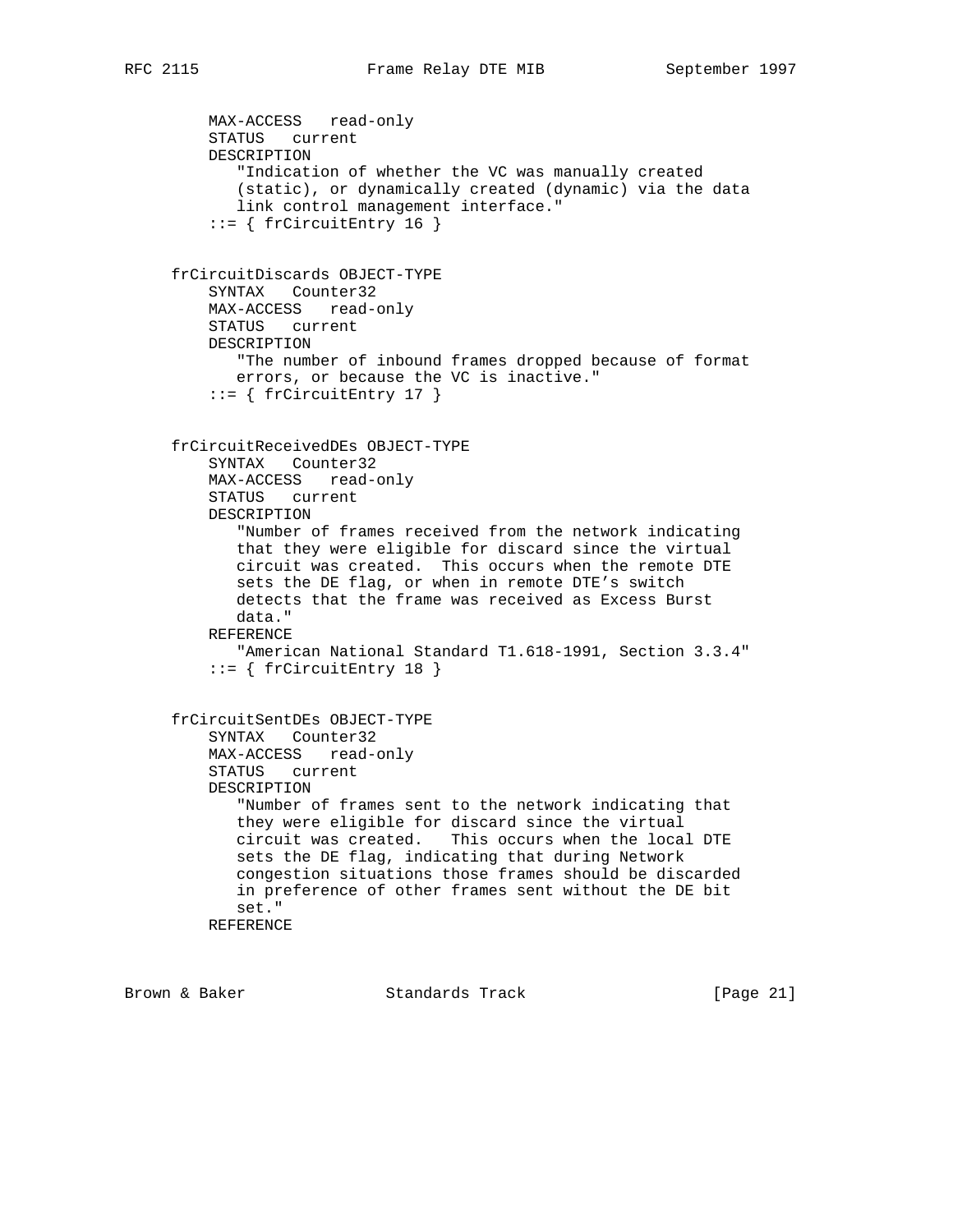```
 "American National Standard T1.618-1991, Section
             3.3.4"
         ::= { frCircuitEntry 19 }
      frCircuitLogicalIfIndex OBJECT-TYPE
         SYNTAX InterfaceIndex
         MAX-ACCESS read-create
         STATUS current
         DESCRIPTION
             "Normally the same value as frDlcmiIfIndex, but
            different when an implementation associates a virtual
            ifEntry with a DLC or set of DLCs in order to associate
            higher layer objects such as the ipAddrEntry with a
            subset of the virtual circuits on a Frame Relay
             interface. The type of such ifEntries is defined by the
            higher layer object; for example, if PPP/Frame Relay is
            implemented, the ifType of this ifEntry would be PPP.
            If it is not so defined, as would be the case with an
            ipAddrEntry, it should be of type Other."
        ::= { frCircuitEntry 20 }
      frCircuitRowStatus OBJECT-TYPE
         SYNTAX RowStatus
         MAX-ACCESS read-create
         STATUS current
         DESCRIPTION
             "This object is used to create a new row or modify or
            destroy an existing row in the manner described in the
            definition of the RowStatus textual convention.
            Writable objects in the table may be written in any
            RowStatus state."
         ::= { frCircuitEntry 21 }
 --
     -- Error Table
      -- The table describing errors encountered on each Frame
     -- Relay Interface.
     frErrTable OBJECT-TYPE
         SYNTAX SEQUENCE OF FrErrEntry
         MAX-ACCESS not-accessible
         STATUS current
         DESCRIPTION
            "A table containing information about Errors on the
            Frame Relay interface. Discontinuities in the counters
            contained in this table are the same as apply to the
```
Brown & Baker **Standards Track** [Page 22]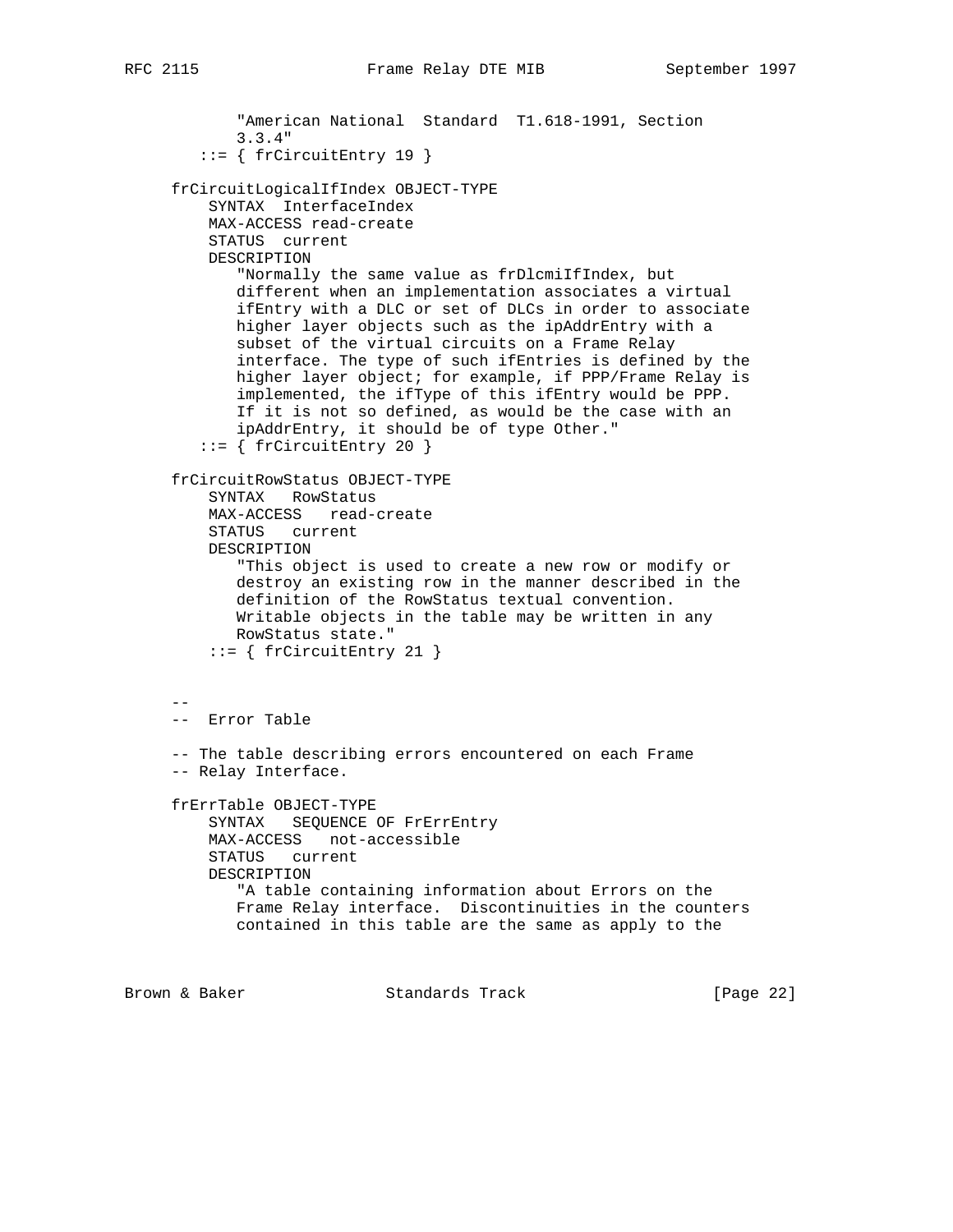```
 ifEntry associated with the Interface."
       ::= { frameRelayDTE 3 }
     frErrEntry OBJECT-TYPE
        SYNTAX FrErrEntry
        MAX-ACCESS not-accessible
        STATUS current
        DESCRIPTION
           "The error information for a single frame relay
          interface."
        INDEX { frErrIfIndex }
       ::= { frErrTable 1 }
     FrErrEntry ::=
        SEQUENCE {
 frErrIfIndex InterfaceIndex,
frErrType INTEGER,
 frErrData OCTET STRING,
frErrTime TimeStamp,
 frErrFaults Counter32,
 frErrFaultTime TimeStamp
     }
     frErrIfIndex OBJECT-TYPE
        SYNTAX InterfaceIndex
        MAX-ACCESS read-only
        STATUS current
        DESCRIPTION
           "The ifIndex Value of the corresponding ifEntry."
       ::= { frErrEntry 1 }
        frErrType OBJECT-TYPE
           SYNTAX INTEGER {
                     unknownError(1),
                      receiveShort(2),
                      receiveLong(3),
                      illegalAddress(4),
                      unknownAddress(5),
                      dlcmiProtoErr(6),
                      dlcmiUnknownIE(7),
                      dlcmiSequenceErr(8),
                      dlcmiUnknownRpt(9),
                  noErrorSinceReset(10)<br>}
 }
```
Brown & Baker Standards Track [Page 23]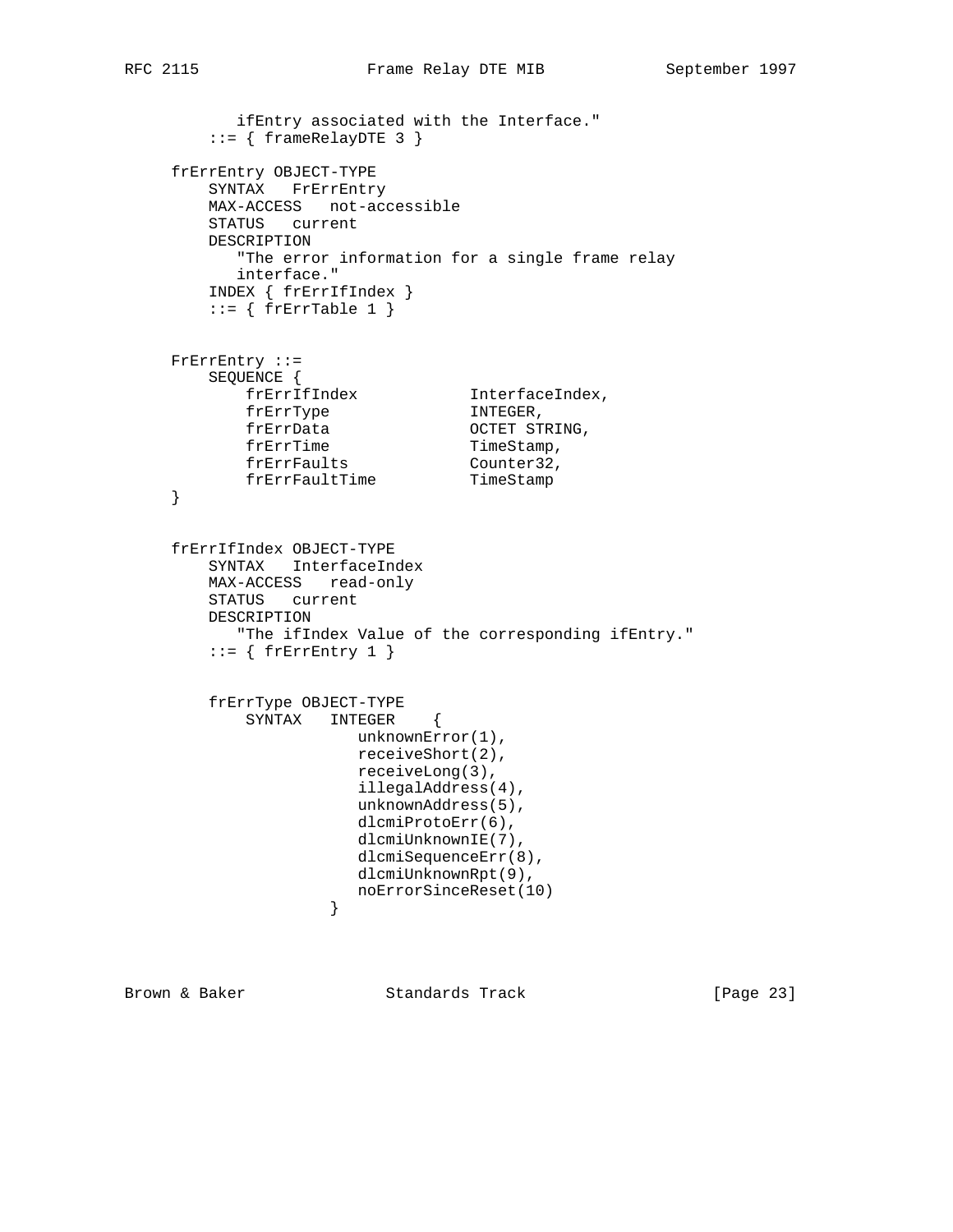MAX-ACCESS read-only STATUS current DESCRIPTION "The type of error that was last seen on this interface: receiveShort: frame was not long enough to allow demultiplexing - the address field was incomplete, or for virtual circuits using Multiprotocol over Frame Relay, the protocol identifier was missing or incomplete. receiveLong: frame exceeded maximum length configured for this interface. illegalAddress: address field did not match configured format. unknownAddress: frame received on a virtual circuit which was not active or administratively disabled. dlcmiProtoErr: unspecified error occurred when attempting to interpret link maintenance frame. dlcmiUnknownIE: link maintenance frame contained an Information Element type which is not valid for the configured link maintenance protocol. dlcmiSequenceErr: link maintenance frame contained a sequence number other than the expected value. dlcmiUnknownRpt: link maintenance frame contained a Report Type Information Element whose value was not valid for the configured link maintenance protocol. noErrorSinceReset: no errors have been detected since the last cold start or warm start."  $::=$  { frErrEntry 2 } frErrData OBJECT-TYPE SYNTAX OCTET STRING (SIZE(1..1600)) MAX-ACCESS read-only STATUS current DESCRIPTION "An octet string containing as much of the error packet as possible. As a minimum, it must contain the Q.922 Address or as much as was delivered. It is desirable to include all header and demultiplexing information."  $::=$  { frErrEntry 3 }

Brown & Baker Standards Track [Page 24]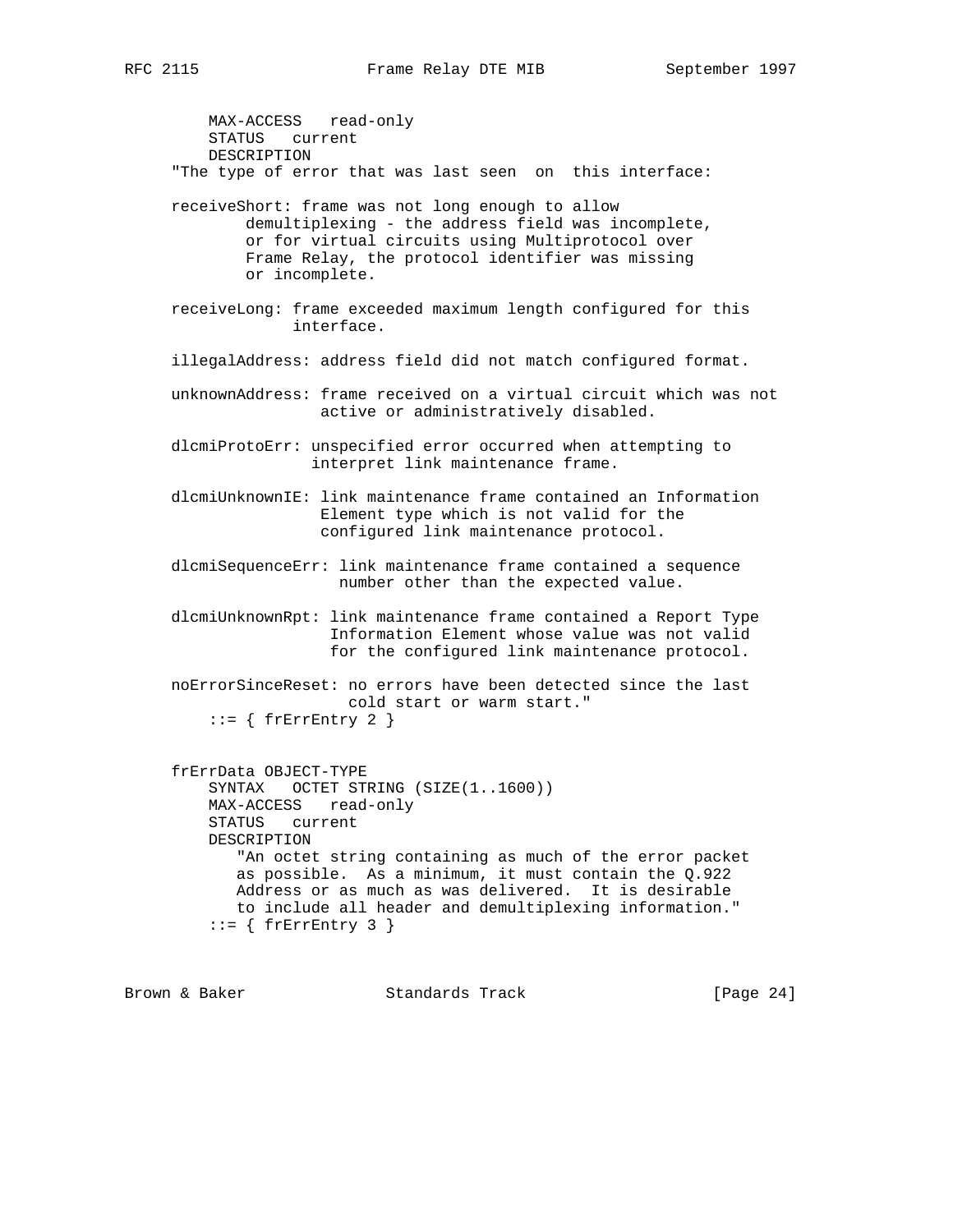```
 frErrTime OBJECT-TYPE
     SYNTAX TimeStamp
    MAX-ACCESS read-only
    STATUS current
    DESCRIPTION
       "The value of sysUpTime at which the error was
       detected."
    ::= { frErrEntry 4 }
 frErrFaults OBJECT-TYPE
    SYNTAX Counter32
     MAX-ACCESS read-only
     STATUS current
    DESCRIPTION
       "The number of times the interface has gone down since
       it was initialized."
    ::= { frErrEntry 5 }
 frErrFaultTime OBJECT-TYPE
     SYNTAX TimeStamp
    MAX-ACCESS read-only
     STATUS current
     DESCRIPTION
        "The value of sysUpTime at the time when the interface
        was taken down due to excessive errors. Excessive
        errors is defined as the time when a DLCMI exceeds the
       frDlcmiErrorThreshold number of errors within
       frDlcmiMonitoredEvents. See FrDlcmiEntry for further
       details."
    ::= { frErrEntry 6 }
- - -- Frame Relay Trap Control
 frameRelayTrapControl OBJECT IDENTIFIER ::= { frameRelayDTE 4 }
 -- the following highly unusual OID is as it is for compatibility
 -- with RFC 1315, the SNMP V1 predecessor of this document.
 frameRelayTraps OBJECT IDENTIFIER ::= { frameRelayDTE 0 }
```
Brown & Baker Standards Track [Page 25]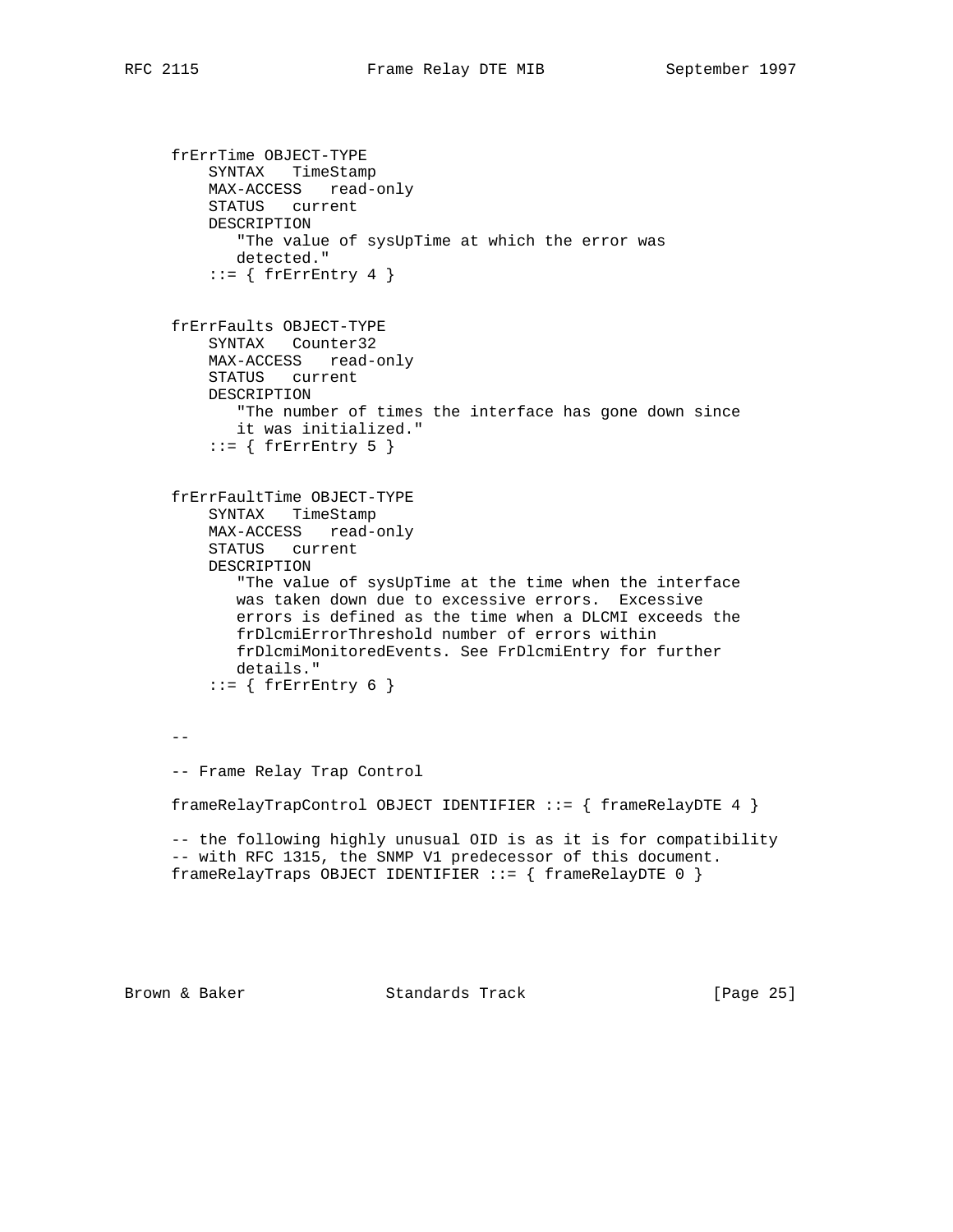frTrapState OBJECT-TYPE SYNTAX INTEGER { enabled(1), disabled(2) } MAX-ACCESS read-write STATUS current DESCRIPTION "This variable indicates whether the system produces the frDLCIStatusChange trap." DEFVAL { disabled } ::= { frameRelayTrapControl 1 } frTrapMaxRate OBJECT-TYPE SYNTAX Integer32 (0..3600000) MAX-ACCESS read-write STATUS current DESCRIPTION "This variable indicates the number of milliseconds that must elapse between trap emissions. If events occur more rapidly, the impementation may simply fail to trap, or may queue traps until an appropriate time." DEFVAL  $\{ 0 \}$  -- no minimum elapsed period is specified ::= { frameRelayTrapControl 2 } -- Data Link Connection Management Interface Related Traps frDLCIStatusChange NOTIFICATION-TYPE OBJECTS { frCircuitState }<br>STATUS current current DESCRIPTION "This trap indicates that the indicated Virtual Circuit has changed state. It has either been created or invalidated, or has toggled between the active and inactive states. If, however, the reason for the state change is due to the DLCMI going down, per-DLCI traps should not be generated." ::= { frameRelayTraps 1 } -- conformance information frConformance OBJECT IDENTIFIER  $::=$  { frameRelayDTE 6 } frGroups OBJECT IDENTIFIER ::= { frConformance 1 } frCompliances OBJECT IDENTIFIER ::= { frConformance 2 } -- compliance statements

Brown & Baker Standards Track [Page 26]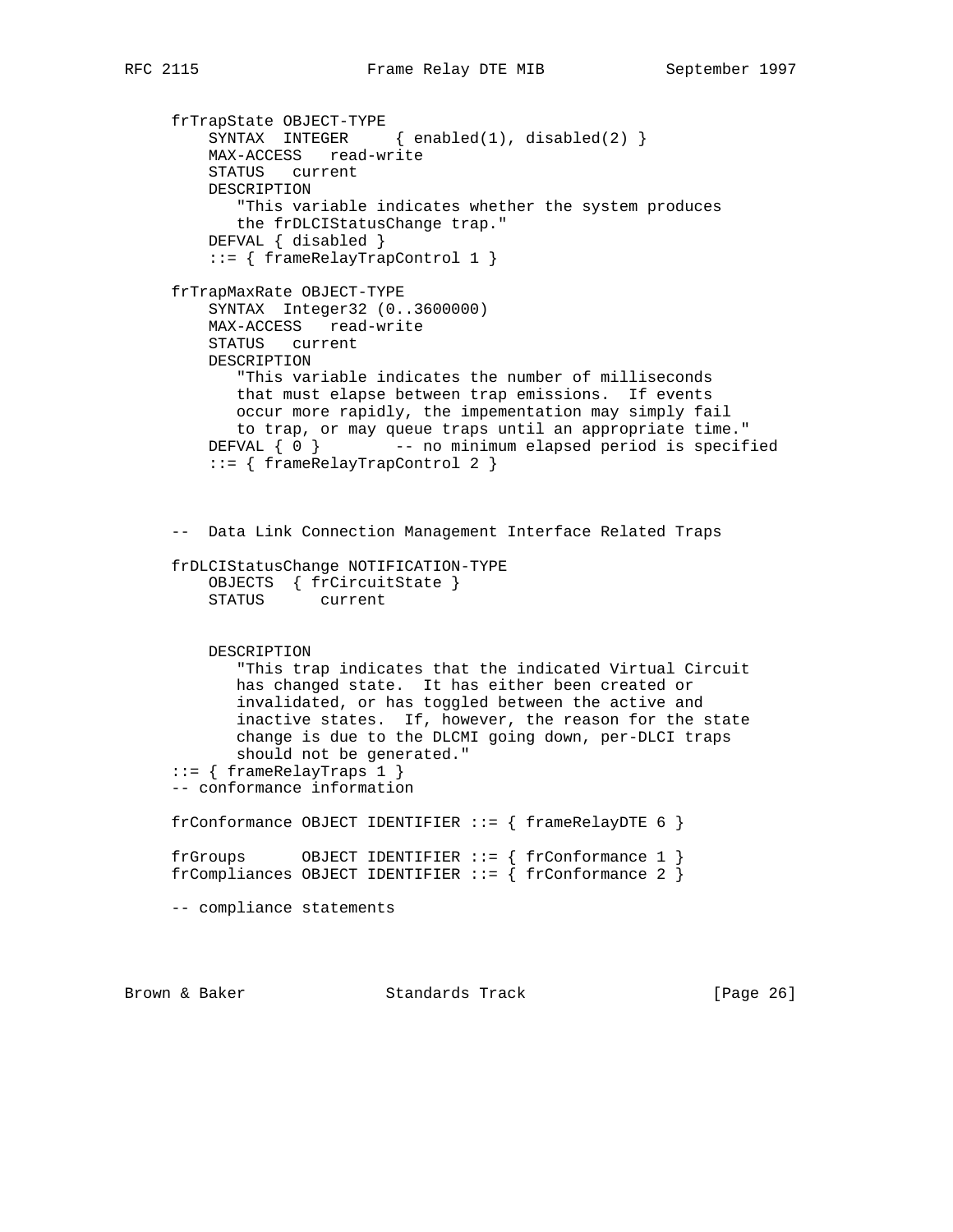frCompliance MODULE-COMPLIANCE STATUS current DESCRIPTION "The compliance statement " MODULE -- this module MANDATORY-GROUPS { frPortGroup, frCircuitGroup } GROUP frErrGroup DESCRIPTION "This optional group is used for debugging Frame Relay Systems." GROUP frTrapGroup DESCRIPTION "This optional group is used for the management of asynchronous notifications by Frame Relay Systems." GROUP frNotificationGroup DESCRIPTION "This optional group defines the asynchronous notifications generated by Frame Relay Systems." OBJECT frDlcmiRowStatus MIN-ACCESS read-only DESCRIPTION "Row creation is not required for the frDlcmiTable." OBJECT frCircuitRowStatus MIN-ACCESS read-only DESCRIPTION "Row creation is not required for the frCircuitTable."  $::=$  { frCompliances 1 } frCompliance0 MODULE-COMPLIANCE STATUS current DESCRIPTION "The compliance statement for objects and the trap defined in RFC 1315." MODULE -- this module MANDATORY-GROUPS { frPortGroup0, frCircuitGroup0 } GROUP frErrGroup0 DESCRIPTION "This optional group is used for debugging Frame Relay Systems."

Brown & Baker Standards Track [Page 27]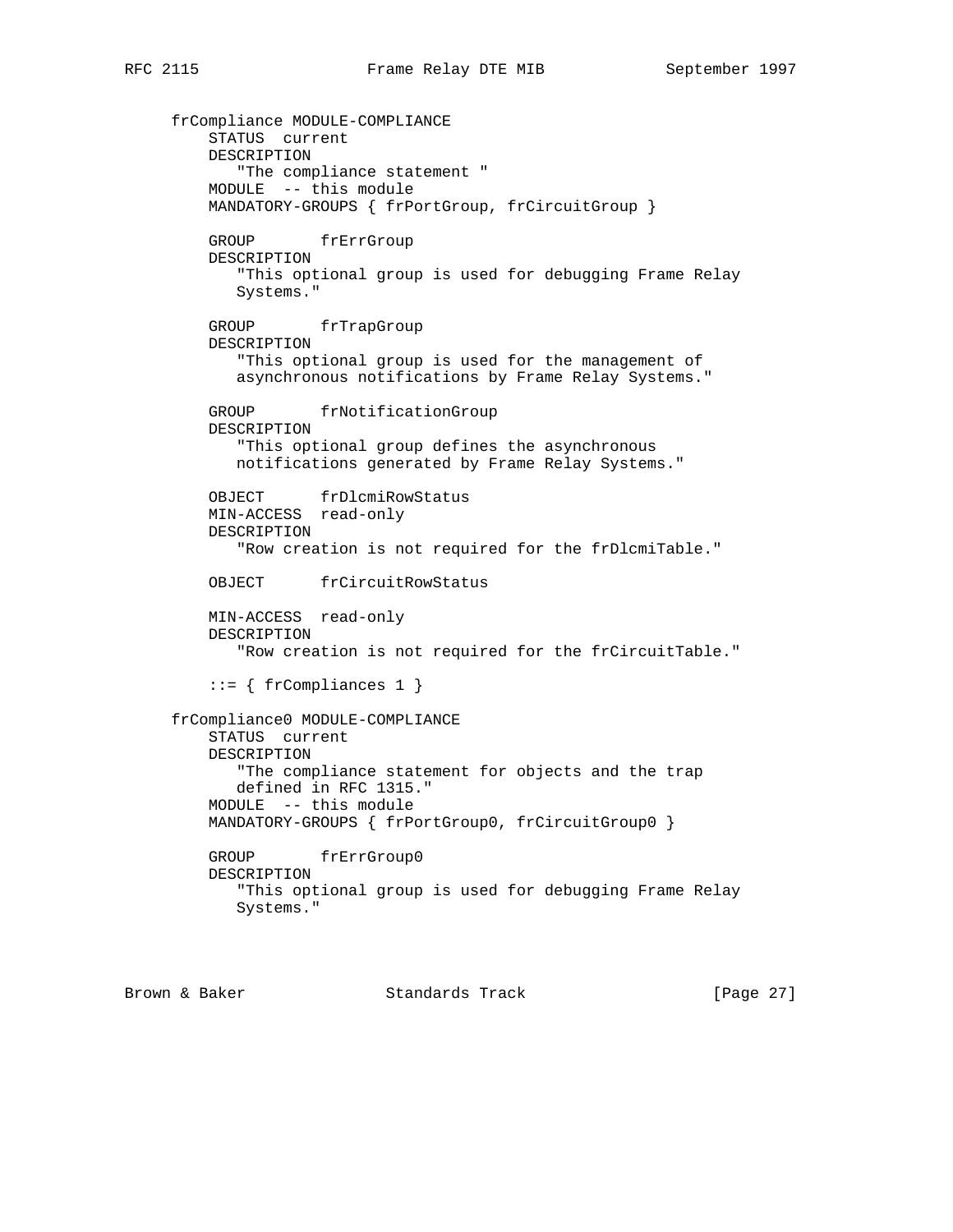```
 GROUP frTrapGroup0
         DESCRIPTION
            "This optional group is used for the management of
            asynchronous notifications by Frame Relay Systems."
        GROUP frNotificationGroup
         DESCRIPTION
            "This optional group defines the asynchronous
            notifications generated by Frame Relay Systems."
        ::= { frCompliances 2 }
     -- units of conformance
     frPortGroup OBJECT-GROUP
         OBJECTS {
                   frDlcmiIfIndex, frDlcmiState, frDlcmiAddress,
                   frDlcmiAddressLen, frDlcmiPollingInterval,
                   frDlcmiFullEnquiryInterval, frDlcmiErrorThreshold,
                   frDlcmiMonitoredEvents, frDlcmiMaxSupportedVCs,
                   frDlcmiMulticast, frDlcmiStatus, frDlcmiRowStatus
 }
         STATUS current
         DESCRIPTION
             "The objects necessary to control the Link Management
            Interface for a Frame Relay Interface as well as
            maintain the error statistics on this interface."
        ::= \{ frGroups 1 \} frCircuitGroup OBJECT-GROUP
         OBJECTS {
                   frCircuitIfIndex, frCircuitDlci, frCircuitState,
                   frCircuitReceivedFECNs, frCircuitReceivedBECNs,
                   frCircuitSentFrames, frCircuitSentOctets,
                   frCircuitReceivedFrames, frCircuitReceivedOctets,
                   frCircuitCreationTime, frCircuitLastTimeChange,
                   frCircuitCommittedBurst, frCircuitExcessBurst,
                   frCircuitThroughput, frCircuitMulticast,
                   frCircuitType, frCircuitDiscards,
                   frCircuitReceivedDEs, frCircuitSentDEs,
                 frCircuitLogicalIfIndex, frCircuitRowStatus
 }
         STATUS current
         DESCRIPTION
            "The objects necessary to control the Virtual Circuits
            layered onto a Frame Relay Interface."
        ::= \{ frGroups 2 \}
```
Brown & Baker Standards Track [Page 28]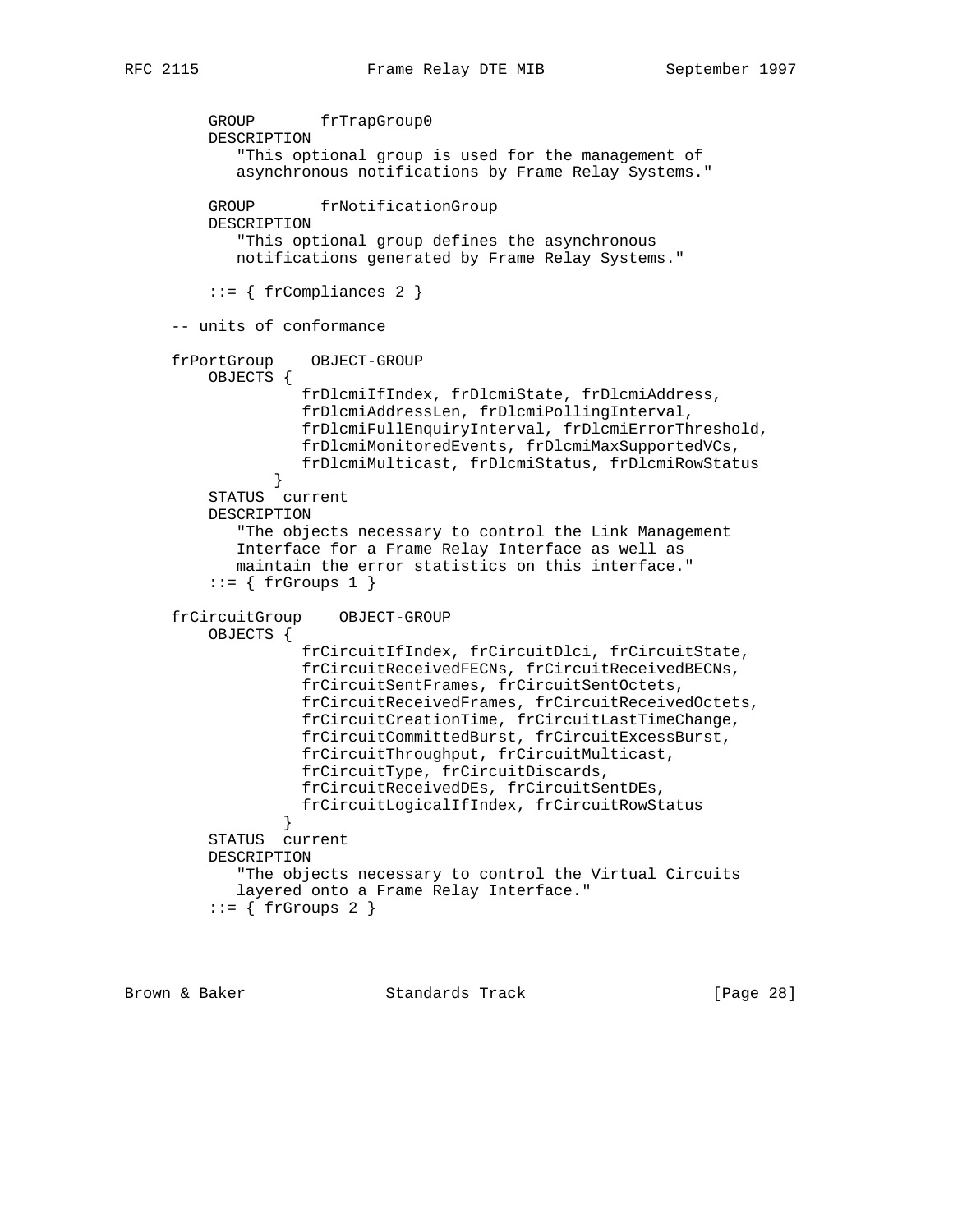```
 frTrapGroup OBJECT-GROUP
         OBJECTS { frTrapState, frTrapMaxRate }
         STATUS current
         DESCRIPTION
             "The objects necessary to control a Frame Relay
            Interface's notification messages."
         ::= \{ frGroups 3 \} frErrGroup OBJECT-GROUP
         OBJECTS {
                   frErrIfIndex, frErrType, frErrData, frErrTime,
                 frErrFaults, frErrFaultTime
 }
         STATUS current
         DESCRIPTION
            "Objects designed to assist in debugging Frame Relay
            Interfaces."
         ::= { frGroups 4 }
     frNotificationGroup NOTIFICATION-GROUP
         NOTIFICATIONS { frDLCIStatusChange }
         STATUS current
         DESCRIPTION
            "Traps which may be used to enhance event driven
            management of the interface."
         ::= \{ frGroups 5 \} frPortGroup0 OBJECT-GROUP
         OBJECTS {
                    frDlcmiIfIndex, frDlcmiState, frDlcmiAddress,
                    frDlcmiAddressLen, frDlcmiPollingInterval,
                    frDlcmiFullEnquiryInterval, frDlcmiErrorThreshold,
                    frDlcmiMonitoredEvents, frDlcmiMaxSupportedVCs,
                   frDlcmiMulticast
 }
         STATUS current
         DESCRIPTION
            "The objects necessary to control the Link Management
            Interface for a Frame Relay Interface as well as
            maintain the error statistics on this interface from
            RFC 1315."
         ::= { frGroups 6 }
     frCircuitGroup0 OBJECT-GROUP
         OBJECTS {
                   frCircuitIfIndex, frCircuitDlci, frCircuitState,
                    frCircuitReceivedFECNs, frCircuitReceivedBECNs,
                    frCircuitSentFrames, frCircuitSentOctets,
```
Brown & Baker Standards Track [Page 29]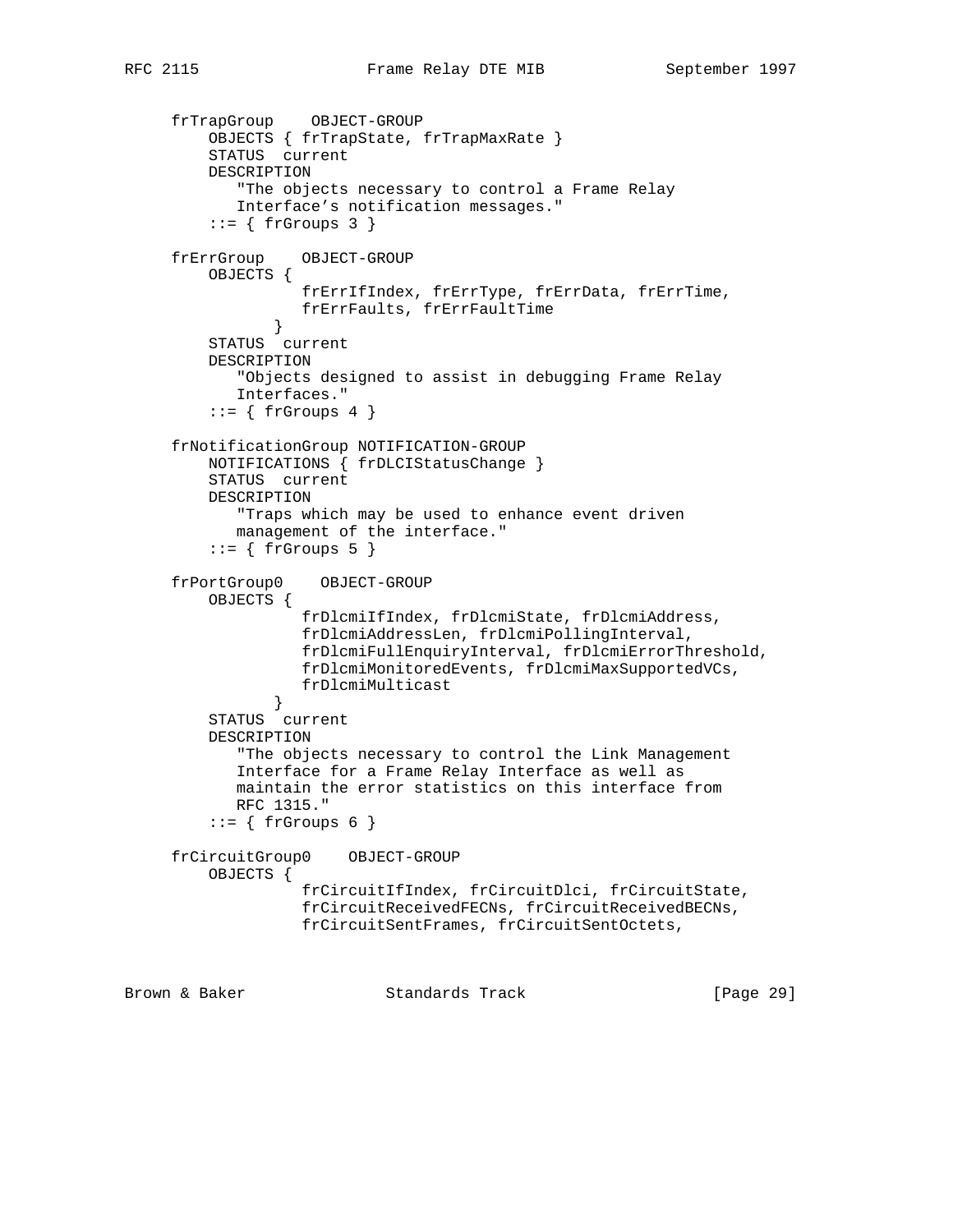```
 frCircuitReceivedFrames, frCircuitReceivedOctets,
                   frCircuitCreationTime, frCircuitLastTimeChange,
                   frCircuitCommittedBurst, frCircuitExcessBurst,
                   frCircuitThroughput
 }
         STATUS current
         DESCRIPTION
            "The objects necessary to control the Virtual Circuits
            layered onto a Frame Relay Interface from RFC 1315."
        ::= \{ frGroups 7 \} frErrGroup0 OBJECT-GROUP
         OBJECTS {
                frErrIfIndex, frErrType, frErrData, frErrTime
 }
         STATUS current
         DESCRIPTION
            "Objects designed to assist in debugging Frame Relay
            Interfaces from RFC 1315."
        ::= \{ frGroups 8 \} frTrapGroup0 OBJECT-GROUP
         OBJECTS { frTrapState }
         STATUS current
         DESCRIPTION
            "The objects necessary to control a Frame Relay
            Interface's notification messages from RFC 1315."
        ::= \{ frGroups 9 \} END
```

```
7. Security Issues
```
 Security issues for this MIB are entirely covered by the SNMP Security Architecture, and have not been expanded within the contents of this MIB.

8. Acknowledgments

 This document was originally produced by the IP Over Large Public Data Networks (IPLPDN) Working Group, and has since been carried on in the PPP Working Group, sort of. Currently, the Ion Working Group is its host.

 Special thanks to James Watt of Newbridge Networks for his fine suggestions and pastable text.

Brown & Baker Standards Track [Page 30]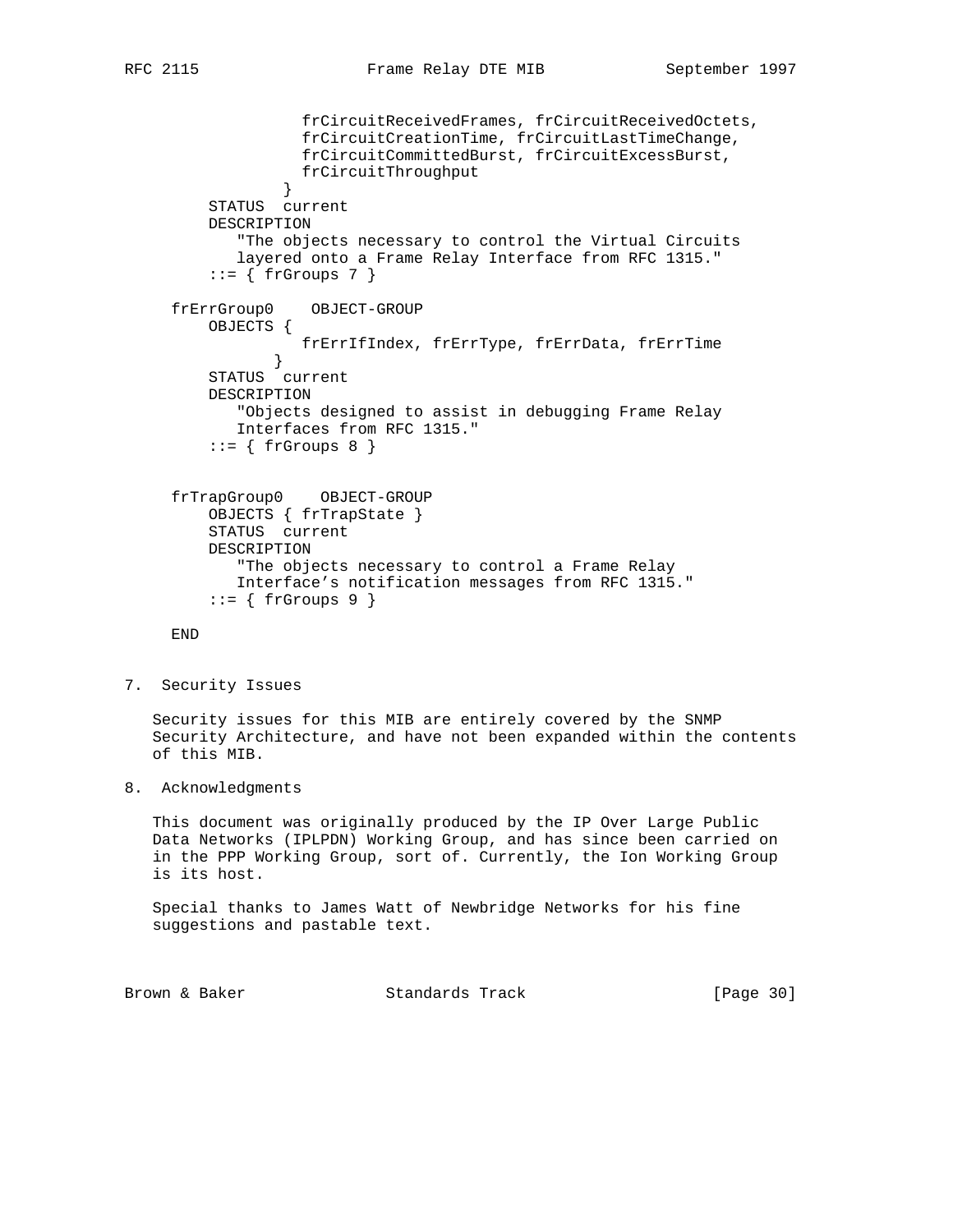9. Authors' Addresses

 Caralyn Brown Cadia Networks, Inc. 1 Corporate Dirve Andover, Massachusetts 01810 Telephone: +1 508 689 2400 x133 E-Mail: cbrown@cadia.com

 Fred Baker Cisco Systems 519 Lado Drive Santa Barbara, California 93111 Telephone +1 408 526 4257 E-Mail: fred@cisco.com

- 10. References
	- [1] SNMPv2 Working Group, Case, J., McCloghrie, K., Rose, M., and S. Waldbusser, "Structure of Management Information for Version 2 of the Simple Network Management Protocol (SNMPv2)", RFC 1902, January 1996.
	- [2] McCloghrie, K., and M. Rose, Editors, "Management Information Base for Network Management of TCP/IP-based internets: MIB-II", STD 17, RFC 1213, Hughes LAN Systems, Performance Systems International, March 1991.
	- [3] Case, J., Fedor, M., Schoffstall, M., and J. Davin. " A Simple Network Management Protocol (SNMP)", STD 15, RFC 1157, SNMP Research, Performance Systems International, MIT Lab for Computer Science, May 1990.
	- [4] SNMPv2 Working Group, Case, J., McCloghrie, K., Rose, M., and S. Waldbusser, "Protocol Operations for Version 2 of the Simple Network Management Protocol (SNMPv2)", RFC 1905, January 1996.
	- [5] McCloghrie, K. and F. Kastenholz, "Evolution of the Interfaces Group of MIB-II", RFC 1573, Hughes LAN Systems, FTP Software, January 1994.
	- [6] T. Bradley, C. Brown, A. Malis, "Multiprotocol Interconnect over Frame Relay", RFC 1490, 07/26/1993.
	- [7] International Telegraph and Telephone Consultative Committee, "ISDN Data Link Layer Specification for Frame Mode Bearer Services", CCITT Recommendation Q.922, 19

Brown & Baker Standards Track [Page 31]